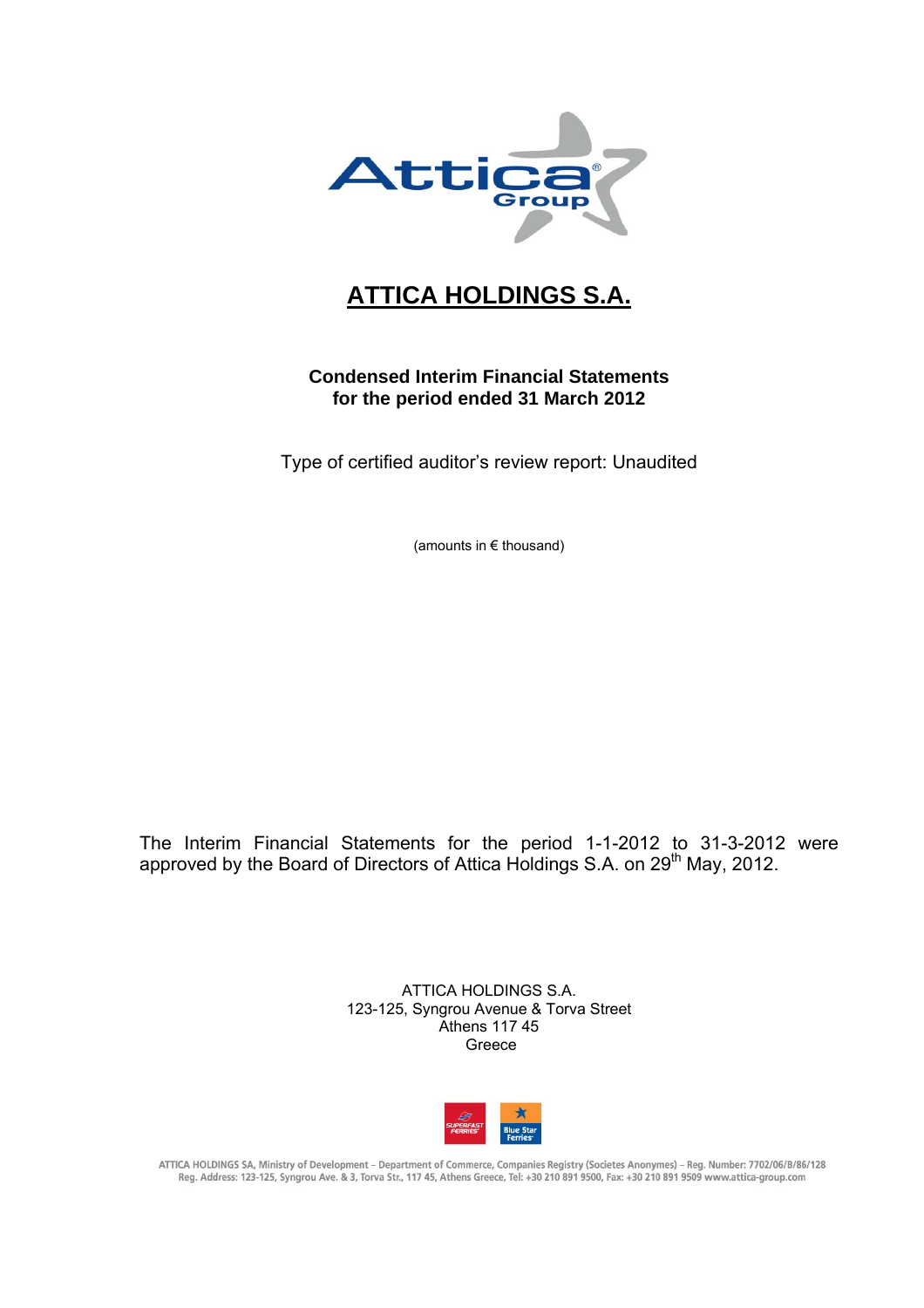

|        | Group                                                                               |      |
|--------|-------------------------------------------------------------------------------------|------|
|        | <b>CONTENTS</b>                                                                     | Page |
|        |                                                                                     |      |
|        |                                                                                     |      |
|        |                                                                                     |      |
|        |                                                                                     |      |
|        |                                                                                     |      |
|        |                                                                                     |      |
|        |                                                                                     |      |
|        |                                                                                     |      |
| 1.     |                                                                                     |      |
| 2.     |                                                                                     |      |
| 2.1.   | Accounting Policy in accordance with the presentation of ANEK S.A. - SUPERFAST      |      |
|        | ENDEKA HELLAS INC & CO Joint Venture in the financial statements of the Group       |      |
|        |                                                                                     |      |
| 2.2.   | New Standards, Interpretations, Revisions and Amendments to existing Standards that |      |
|        |                                                                                     |      |
| 2.3.   | New Standards, Interpretations and amendments to existing Standards which have not  |      |
|        |                                                                                     |      |
| 3.     |                                                                                     |      |
| 3.1.   |                                                                                     |      |
| 3.2.   |                                                                                     |      |
| 4.     |                                                                                     |      |
| 4.1.   | Intercompany transactions between ATTICA HOLDINGS S.A. and other companies of       |      |
|        |                                                                                     |      |
| 4.1.1. | Intercompany transactions between ATTICA HOLDINGS S.A. and the companies of         |      |
|        |                                                                                     |      |
| 4.2.   |                                                                                     |      |
| 4.3.   |                                                                                     |      |
| 5.     | General information for the Financial Statements (period 1-1 to 31-03-2012)  16     |      |
| 5.1.   |                                                                                     |      |
| 5.2.   |                                                                                     |      |
| 5.3.   |                                                                                     |      |
| 5.4.   |                                                                                     |      |
| 5.5.   |                                                                                     |      |
| 5.6.   |                                                                                     |      |
| 5.7.   |                                                                                     |      |
| 5.8.   |                                                                                     |      |
| 5.9.   |                                                                                     |      |
| 5.10.  |                                                                                     |      |
| 6.     |                                                                                     |      |
| 6.1.   |                                                                                     |      |
| 6.2.   |                                                                                     |      |
| 6.3.   |                                                                                     |      |
| 6.4.   |                                                                                     |      |
| 7.     |                                                                                     |      |
| 8.     |                                                                                     |      |
|        |                                                                                     |      |
|        |                                                                                     |      |

1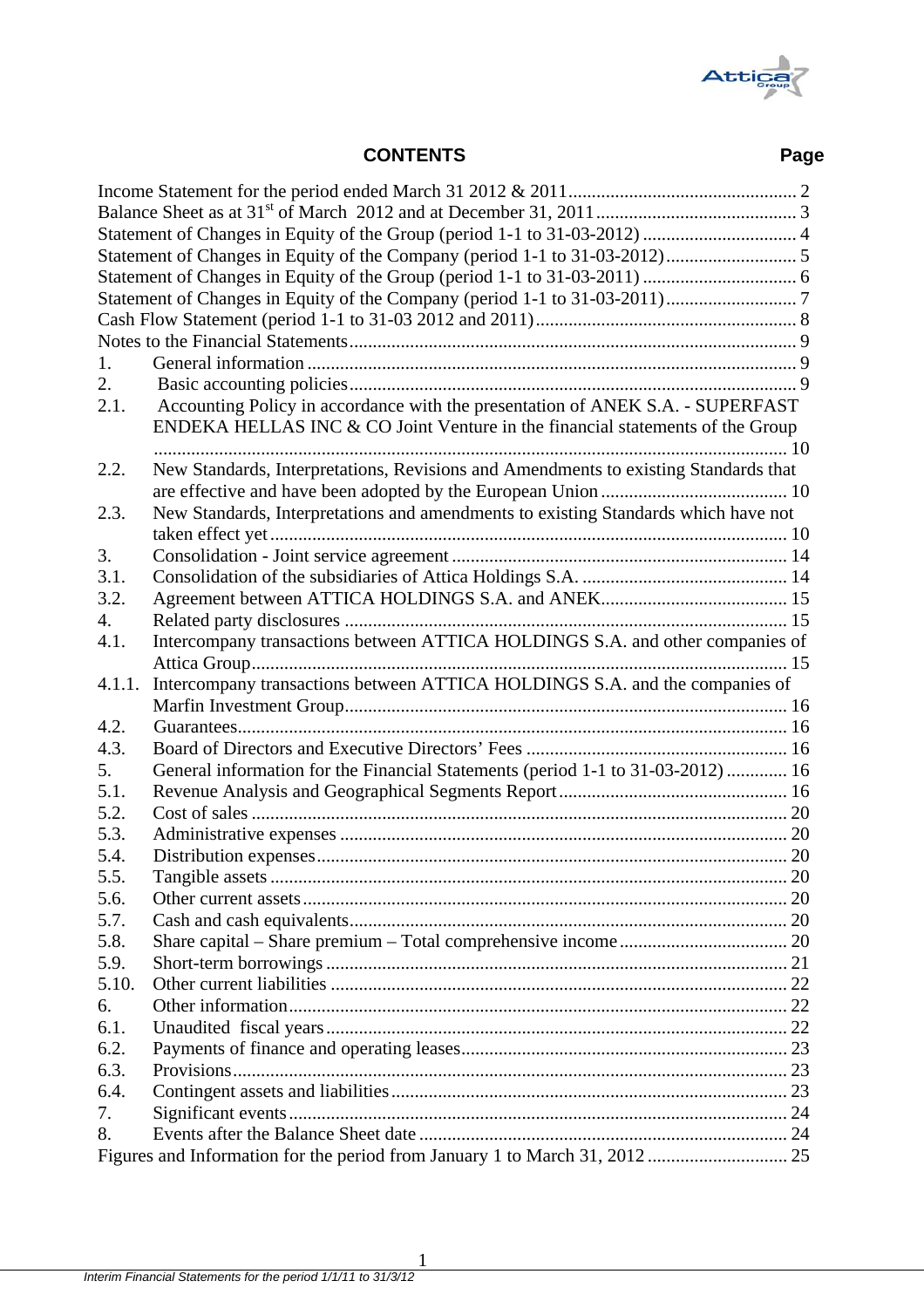

#### **INCOME STATEMENT**

For the period ended March 31 2012 & 2011

|                                                                                |     | <b>GROUP</b>    |                 | <b>COMPANY</b>  |                 |
|--------------------------------------------------------------------------------|-----|-----------------|-----------------|-----------------|-----------------|
|                                                                                |     | 1.01-31.03.2012 | 1.01-31.03.2011 | 1.01-31.03.2012 | 1.01-31.03.2011 |
| Sales                                                                          | 5.1 | 39.957          | 44.196          |                 |                 |
| Cost of sales                                                                  | 5.2 | $-50.193$       | $-57.318$       |                 |                 |
| <b>Gross profit</b>                                                            |     | $-10.236$       | $-13.122$       |                 |                 |
| Administrative expenses                                                        | 5.3 | $-5.676$        | $-6.455$        | $-296$          | $-349$          |
| Distribution expenses                                                          | 5.4 | $-3.186$        | $-4.409$        |                 |                 |
| Other operating income                                                         |     | 1.128           | 962             |                 |                 |
| Other operating expenses                                                       |     | $-616$          |                 |                 |                 |
| Profit / (loss) before taxes, financing and                                    |     | $-18.586$       | $-23.024$       | $-296$          | -349            |
| investment activities                                                          |     |                 |                 |                 |                 |
| Other financial results                                                        |     | $-4$            | $-336$          |                 | $-320$          |
| Financial expenses                                                             |     | $-3.136$        | $-3.507$        | $-1$            | $-2$            |
| Financial income                                                               |     | $\overline{2}$  | 175             |                 | 51              |
| Income from dividends                                                          |     |                 |                 |                 |                 |
| Share in net profit (loss) of companies consolidated<br>with the equity method |     |                 |                 |                 |                 |
| Profit/ (loss) from sale of assets                                             |     |                 | 3.928           |                 |                 |
| Profit before income tax                                                       |     | $-21.724$       | $-22.764$       | $-297$          | -620            |
| Income taxes                                                                   |     | $-17$           | $-21$           |                 |                 |
| Profit for the period                                                          |     | $-21.741$       | $-22.785$       | $-297$          | -620            |
| Attributable to:                                                               |     |                 |                 |                 |                 |
| Owners of the parent                                                           |     | $-21.741$       | $-22.785$       | $-297$          | -620            |
| Non-controlling interests                                                      |     |                 |                 |                 |                 |
| Earnings After Taxes per Share - Basic (in $\epsilon$ )                        |     | $-0, 1134$      | $-0,1233$       | $-0,0015$       | $-0,0034$       |
|                                                                                |     |                 |                 |                 |                 |
|                                                                                |     | $-21.741$       | $-22.785$       | $-297$          | -620            |
| Net profit for the period                                                      |     |                 |                 |                 |                 |
| Other comprehensive income:                                                    |     |                 |                 |                 |                 |
| Cash flow hedging:                                                             |     |                 | $-4.552$        |                 |                 |
| - current period gains /(losses)<br>- reclassification to profit or loss       |     |                 |                 |                 |                 |
|                                                                                |     |                 |                 |                 |                 |
| Exchange differences on translating foreign operations                         |     |                 |                 |                 |                 |
| Related parties' measurement using the fair value<br>method                    |     |                 |                 |                 |                 |
| Other comprehensive income for the period before<br>tax                        |     |                 | $-4.552$        |                 |                 |
| Income tax relating to components of other                                     |     |                 |                 |                 |                 |
| comprehensive income                                                           |     |                 |                 |                 |                 |
| Other comprehensive income for the period, net of                              |     |                 |                 |                 |                 |
| tax                                                                            |     |                 | $-4.552$        |                 |                 |
| Total comprehensive income for the period after                                |     |                 |                 |                 |                 |
| tax                                                                            |     | $-21.741$       | $-27.337$       | $-297$          | -620            |
| Attributable to:                                                               |     |                 |                 |                 |                 |
| Owners of the parent                                                           |     | $-21.741$       | $-27.337$       | $-297$          | $-620$          |
| Non-controlling interests                                                      |     |                 |                 |                 |                 |

The Notes on pages 9 to 25 are an integral part of these Interim Financial Statements.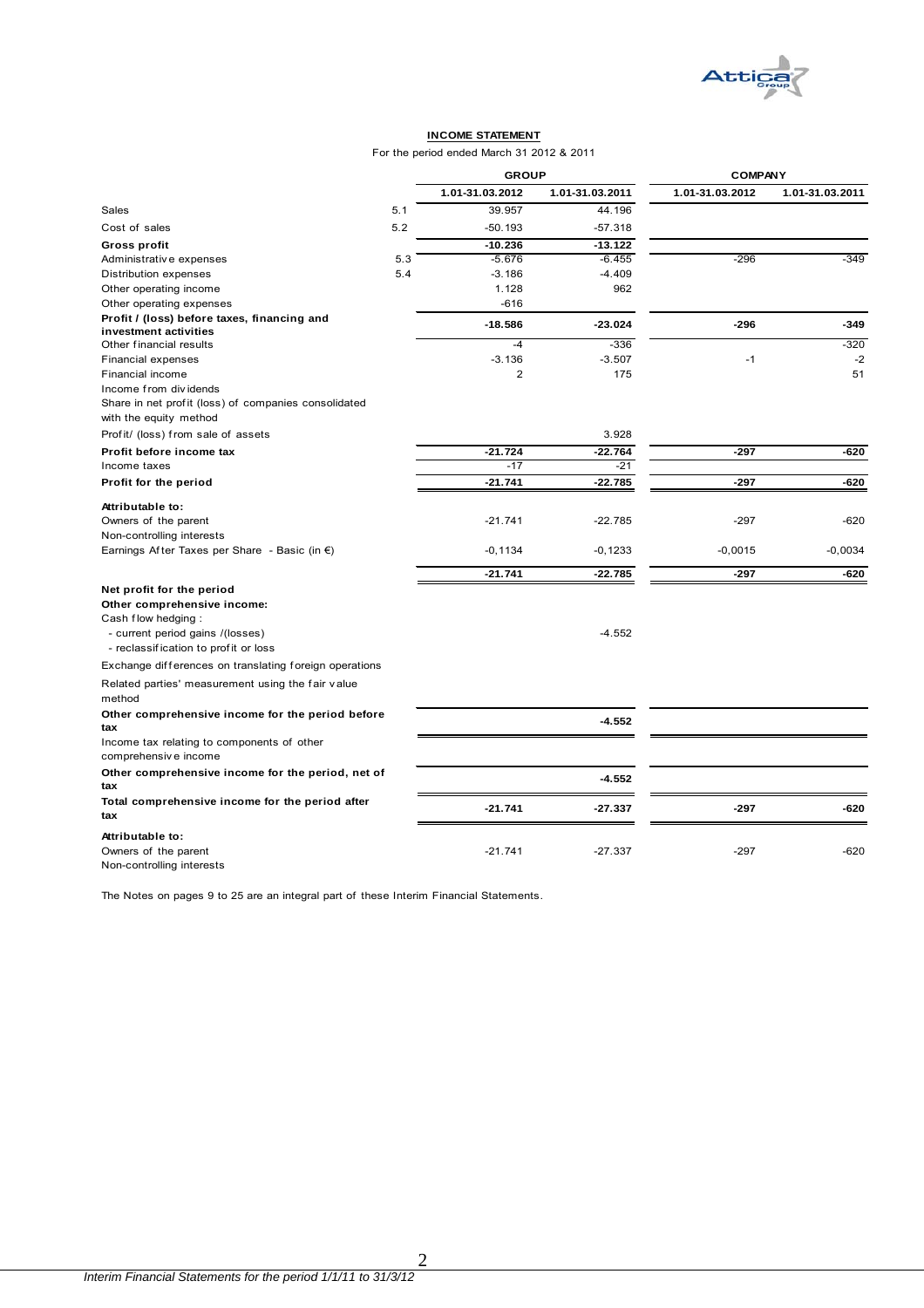

#### **BALANCE SHEET As at 31 of March 2012 and at December 31, 2011**

|                                              |      | <b>GROUP</b> |                | <b>COMPANY</b> |            |
|----------------------------------------------|------|--------------|----------------|----------------|------------|
|                                              |      | 31/03/2012   | 31/12/2011     | 31/03/2012     | 31/12/2011 |
| <b>ASSETS</b>                                |      |              |                |                |            |
| <b>Non-Current Assets</b>                    |      |              |                |                |            |
| Tangible assets                              | 5.5  | 706.780      | 712.925        | 135            | 149        |
| Intangible assets                            |      | 1.104        | 1.151          | 65             | 71         |
| Investments in subsidiaries                  |      |              |                | 369.198        | 363.198    |
| Other non current assets                     |      | 4.523        | 3.398          | 202            | 203        |
| Total                                        |      | 712.407      | 717.474        | 369.600        | 363.621    |
| <b>Current Assets</b>                        |      |              |                |                |            |
| <b>Inventories</b>                           |      | 8.516        | 8.129          |                |            |
| Trade and other receivables                  |      | 46.177       | 50.963         | 29             | 30         |
| Other current assets                         | 5.6  | 13.412       | 9.962          | 2.966          | 3.172      |
| Cash and cash equivalents                    | 5.7  | 2.114        | 8.303          | 67             | 136        |
| <b>Total</b>                                 |      | 70.219       | 77.357         | 3.062          | 3.338      |
| Assets held for sale                         |      |              |                |                |            |
| <b>Total Assets</b>                          |      | 782.626      | 794.831        | 372.662        | 366.958    |
| <b>EQUITY AND LIABILITIES</b>                |      |              |                |                |            |
| Equity                                       |      |              |                |                |            |
| Share capital                                | 5.8  | 57.498       | 57.498         | 57.498         | 57.498     |
| Share premium                                | 5.8  | 290.011      | 290.011        | 290.011        | 290.011    |
| Fair value reserves                          |      | 2.575        | 2.575          | $-53.511$      | $-53.510$  |
| Other reserves                               |      | 212.750      | 212.750        | 125.232        | 125.232    |
| Retained earnings                            |      | $-178.360$   | $-156.619$     | $-60.198$      | $-59.901$  |
| Equity attributable to parent's shareholders |      | 384.474      | 406.215        | 359.032        | 359.329    |
| Minority interests                           |      |              |                |                |            |
| <b>Total Equity</b>                          |      | 384.474      | 406.215        | 359.032        | 359.329    |
| <b>Non-current liabilities</b>               |      |              |                |                |            |
| Deferred tax liability                       |      | 15           | 15             |                |            |
| Accrued pension and retirement obligations   |      | 1.415        | 1.474          | 140            | 145        |
| Long-term borrow ings                        |      |              | $\overline{2}$ |                |            |
| Non-Current Provisions                       |      | 1.145        | 1.757          | 128            | 128        |
| <b>Total</b>                                 |      | 2.575        | 3.248          | 268            | 273        |
| <b>Current Liabilities</b>                   |      |              |                |                |            |
| Trade and other payables                     |      | 18.180       | 17.303         | 36             | 43         |
| Tax payable                                  |      | 143          | 147            | 20             | 20         |
| Short-term debt                              | 5.9  | 348.629      | 346.322        |                |            |
| Other current liabilities                    | 5.10 | 28.625       | 21.596         | 13.306         | 7.293      |
| Total                                        |      | 395.577      | 385.368        | 13.362         | 7.356      |
| Liabilities related to Assets held for sale  |      |              |                |                |            |
| <b>Total liabilities</b>                     |      | 398.152      | 388.616        | 13.630         | 7.629      |
| <b>Total Equity and Liabilities</b>          |      | 782.626      | 794.831        | 372.662        | 366.958    |

The Notes on pages 9 to 25 are an integral part of these Interim Financial Statements.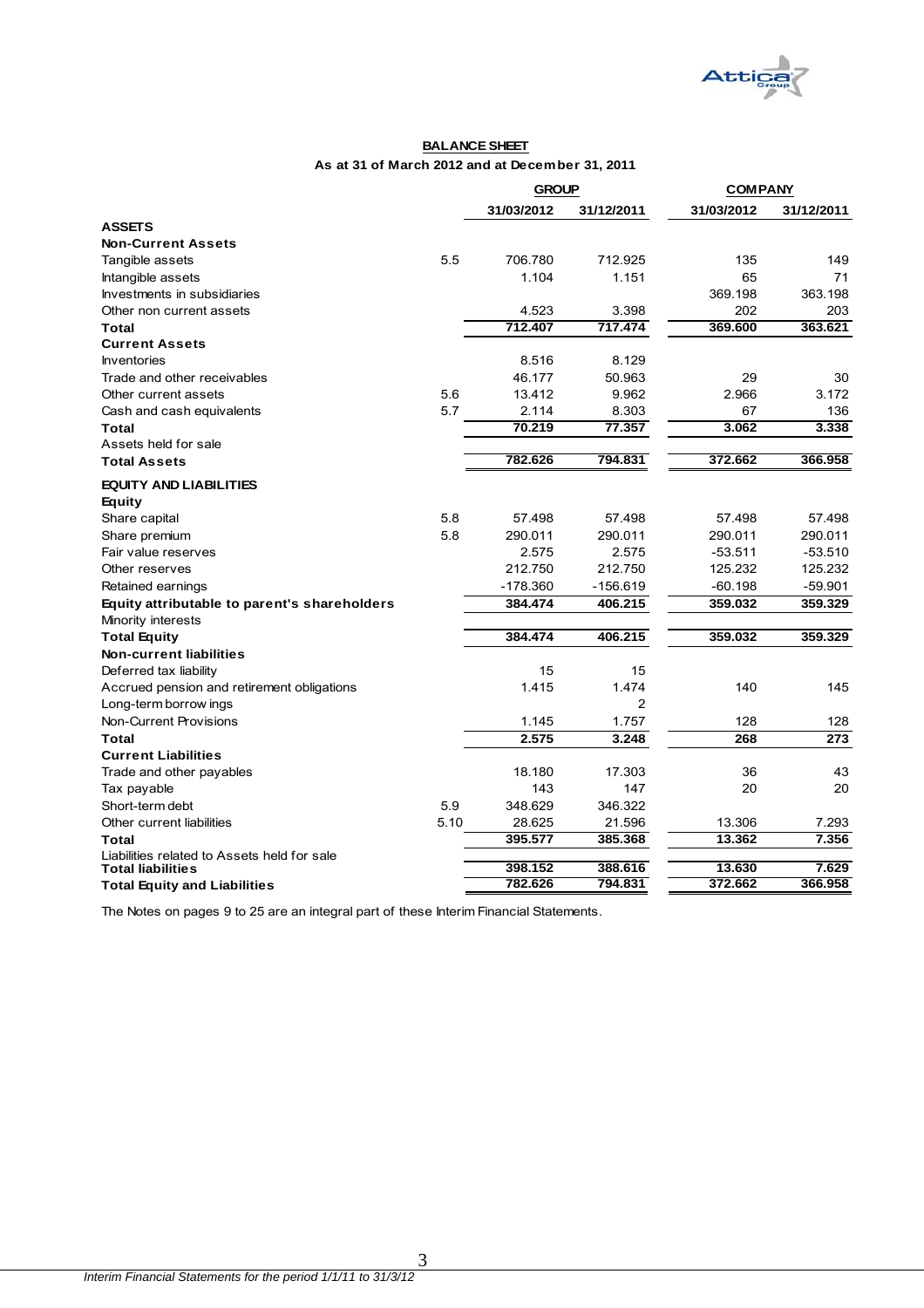

For the Period 1/01-31/03/2012

#### **GROUP**

|                                                        | Number of<br>shares | <b>Share</b><br>capital | <b>Share</b><br>premium | <b>Revaluation</b><br>of financial<br>instruments | <b>Other</b><br><b>reserves</b> | Retained<br>earnings | Total<br><b>Equity</b> |
|--------------------------------------------------------|---------------------|-------------------------|-------------------------|---------------------------------------------------|---------------------------------|----------------------|------------------------|
| <b>Balance at 1/1/2012</b>                             | 191.660.320         | 57.498                  | 290.011                 | 2.575                                             | 212.750                         | $-156.619$           | 406.215                |
| Changes in accounting policies                         |                     |                         |                         |                                                   |                                 |                      |                        |
| <b>Restated balance</b>                                |                     | 57.498                  | 290.011                 | 2.575                                             | 212.750                         | $-156.619$           | 406.215                |
| Profit for the period                                  |                     |                         |                         |                                                   |                                 | $-21.741$            | $-21.741$              |
| Other comprehensive income                             |                     |                         |                         |                                                   |                                 |                      |                        |
| Cash flow hedges:                                      |                     |                         |                         |                                                   |                                 |                      |                        |
| Gains/(losses) taken to equity                         |                     |                         |                         |                                                   |                                 |                      |                        |
| reclassification to profit or loss                     |                     |                         |                         |                                                   |                                 |                      |                        |
| Available-for-sale financial assets:                   |                     |                         |                         |                                                   |                                 |                      |                        |
| Exchange differences on translating foreign operations |                     |                         |                         |                                                   |                                 |                      |                        |
| Total recognised income and expense for the<br>period  |                     |                         |                         |                                                   |                                 | $-21.741$            | $-21.741$              |
| Share capital issue                                    |                     |                         |                         |                                                   |                                 |                      |                        |
| Capitalisation of share premium                        |                     |                         |                         |                                                   |                                 |                      |                        |
| Transfer between reserves and retained earnings        |                     |                         |                         |                                                   |                                 |                      |                        |
| Expenses related to share capital increase             |                     |                         |                         |                                                   |                                 |                      |                        |
| <b>Balance at 31/3/2012</b>                            | 191.660.320         | 57.498                  | 290.011                 | 2.575                                             | 212.750                         | $-178.360$           | 384.474                |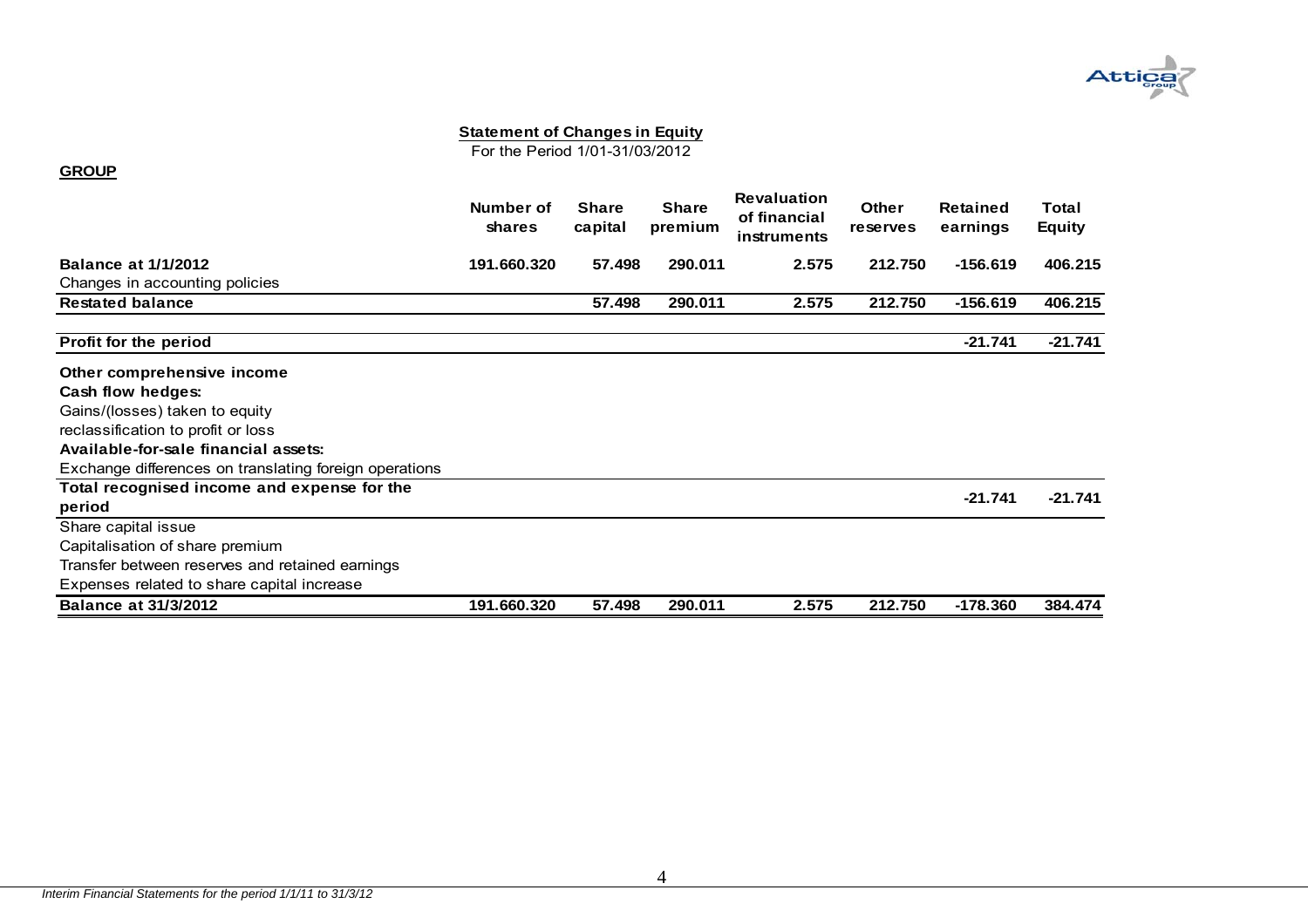

For the Period 1/01-31/03/2012

#### **COMPANY**

|                                                    | Number of<br><b>shares</b> | <b>Share</b><br>capital | <b>Share</b><br>premium | <b>Revaluation</b><br>reserves of<br>tangible assets | <b>Other</b><br>reserves | Retained<br>earnings | Total<br><b>Equity</b> |
|----------------------------------------------------|----------------------------|-------------------------|-------------------------|------------------------------------------------------|--------------------------|----------------------|------------------------|
| <b>Balance at 1/1/2012</b>                         | 191.660.320                | 57.498                  | 290.011                 | $-53.511$                                            | 125.232                  | $-59.901$            | 359.329                |
| Changes in accounting policies                     |                            |                         |                         |                                                      |                          |                      |                        |
| <b>Restated balance</b>                            | 191.660.320                | 57.498                  | 290.011                 | $-53.511$                                            | 125.232                  | $-59.901$            | 359.329                |
| <b>Profit for the period</b>                       |                            |                         |                         |                                                      |                          | -297                 | -297                   |
| Other comprehensive income                         |                            |                         |                         |                                                      |                          |                      |                        |
| Cash flow hedges:                                  |                            |                         |                         |                                                      |                          |                      |                        |
| Gains/(losses) taken to equity                     |                            |                         |                         |                                                      |                          |                      |                        |
| Reclassification to profit or loss                 |                            |                         |                         |                                                      |                          |                      |                        |
| Total recognised income and expense for the period |                            |                         |                         |                                                      |                          | -297                 | $-297$                 |
| Share capital issue                                |                            |                         |                         |                                                      |                          |                      |                        |
| Capitalisation of share premium                    |                            |                         |                         |                                                      |                          |                      |                        |
| Transfer between reserves and retained earnings    |                            |                         |                         |                                                      |                          |                      |                        |
| Expenses related to share capital increase         |                            |                         |                         |                                                      |                          |                      |                        |
| <b>Balance at 31/3/2012</b>                        | 191.660.320                | 57.498                  | 290.011                 | $-53.511$                                            | 125.232                  | -60.198              | 359.032                |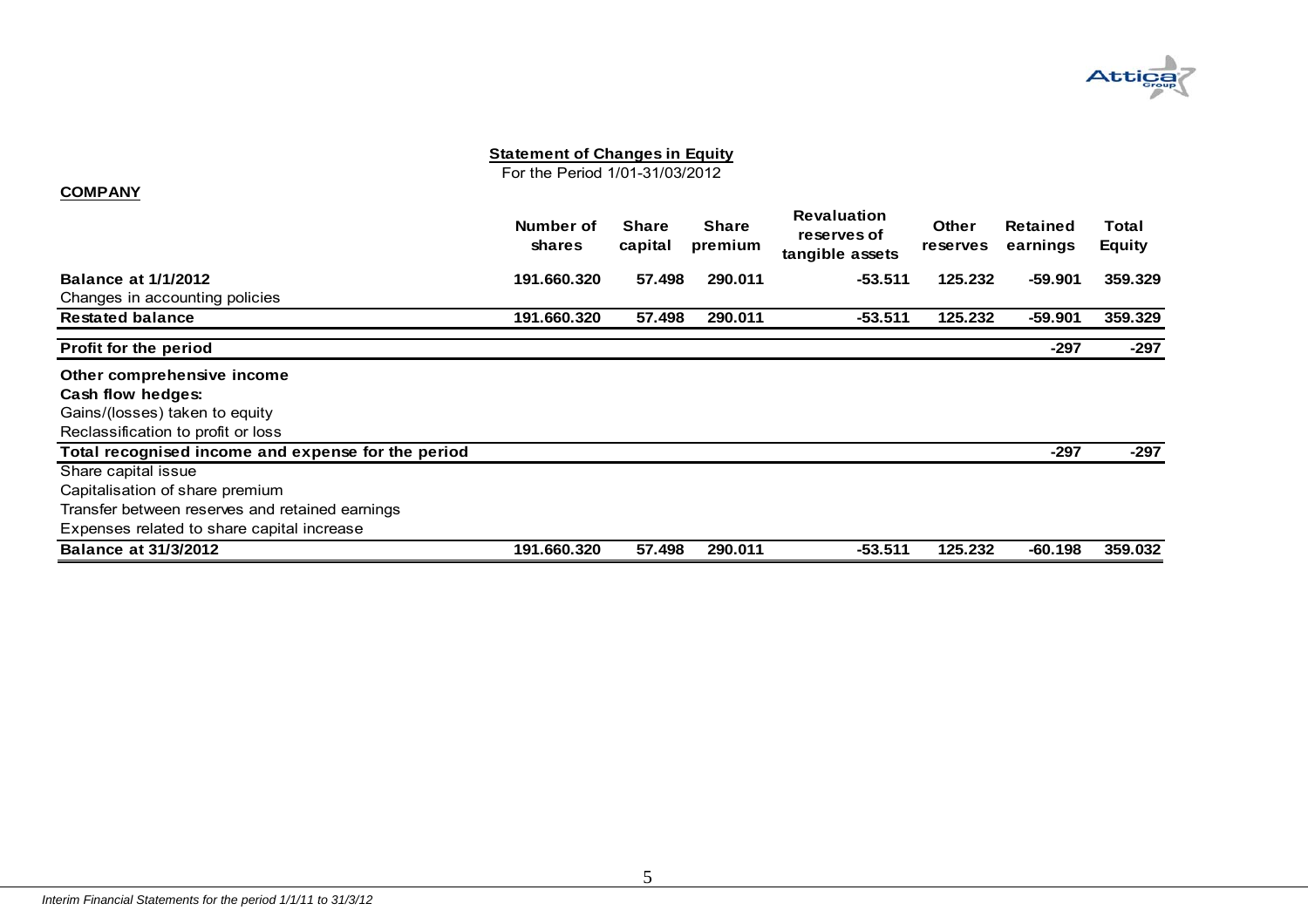

For the Period 1/01-31/03/2011

|                                                           | Number of<br>shares | <b>Share</b><br>capital | <b>Share</b><br>premium | <b>Revaluation</b><br>of financial<br>instruments | <b>Other</b><br>reserves | Retained<br>earnings | <b>Total Equity</b> |
|-----------------------------------------------------------|---------------------|-------------------------|-------------------------|---------------------------------------------------|--------------------------|----------------------|---------------------|
| <b>Balance at 1/1/2011</b>                                | 162.424.000         | 134.812                 | 290.614                 | 4.561                                             | 111.170                  | $-70.116$            | 471.041             |
| Changes in accounting policies                            |                     |                         |                         |                                                   |                          |                      |                     |
| <b>Restated balance</b>                                   | 162.424.000         | 134.812                 | 290.614                 | 4.561                                             | 111.170                  | $-70.116$            | 471.041             |
| Profit for the period                                     |                     |                         |                         |                                                   |                          | $-22.785$            | $-22.785$           |
| Other comprehensive income                                |                     |                         |                         |                                                   |                          |                      |                     |
| Cash flow hedges:                                         |                     |                         |                         |                                                   |                          |                      |                     |
| current period gains/(losses)                             |                     |                         |                         | $-4.552$                                          |                          |                      | $-4.552$            |
| reclassification to profit or loss                        |                     |                         |                         |                                                   |                          |                      |                     |
| Available-for-sale financial assets                       |                     |                         |                         |                                                   |                          |                      |                     |
| Exchange differences on translating foreign<br>operations |                     |                         |                         |                                                   |                          |                      |                     |
| Other comprehensive income after tax                      |                     |                         |                         | $-4.552$                                          |                          | $-22.785$            | $-27.337$           |
| Share capital issue                                       | 29.236.320          | 24.266                  |                         |                                                   |                          |                      | 24.266              |
| <b>Dividends</b>                                          |                     |                         |                         |                                                   |                          |                      |                     |
| Capitalisation of share premium                           |                     |                         |                         |                                                   |                          |                      |                     |
| Transfer between reserves and retained earnings           |                     |                         |                         |                                                   |                          |                      |                     |
| Expenses related to share capital increase                |                     |                         | $-334$                  |                                                   |                          |                      | -334                |
| <b>Balance at 31/3/2011</b>                               | 191.660.320         | 159.078                 | 290.280                 | 9                                                 | 111.170                  | $-92.901$            | 467.636             |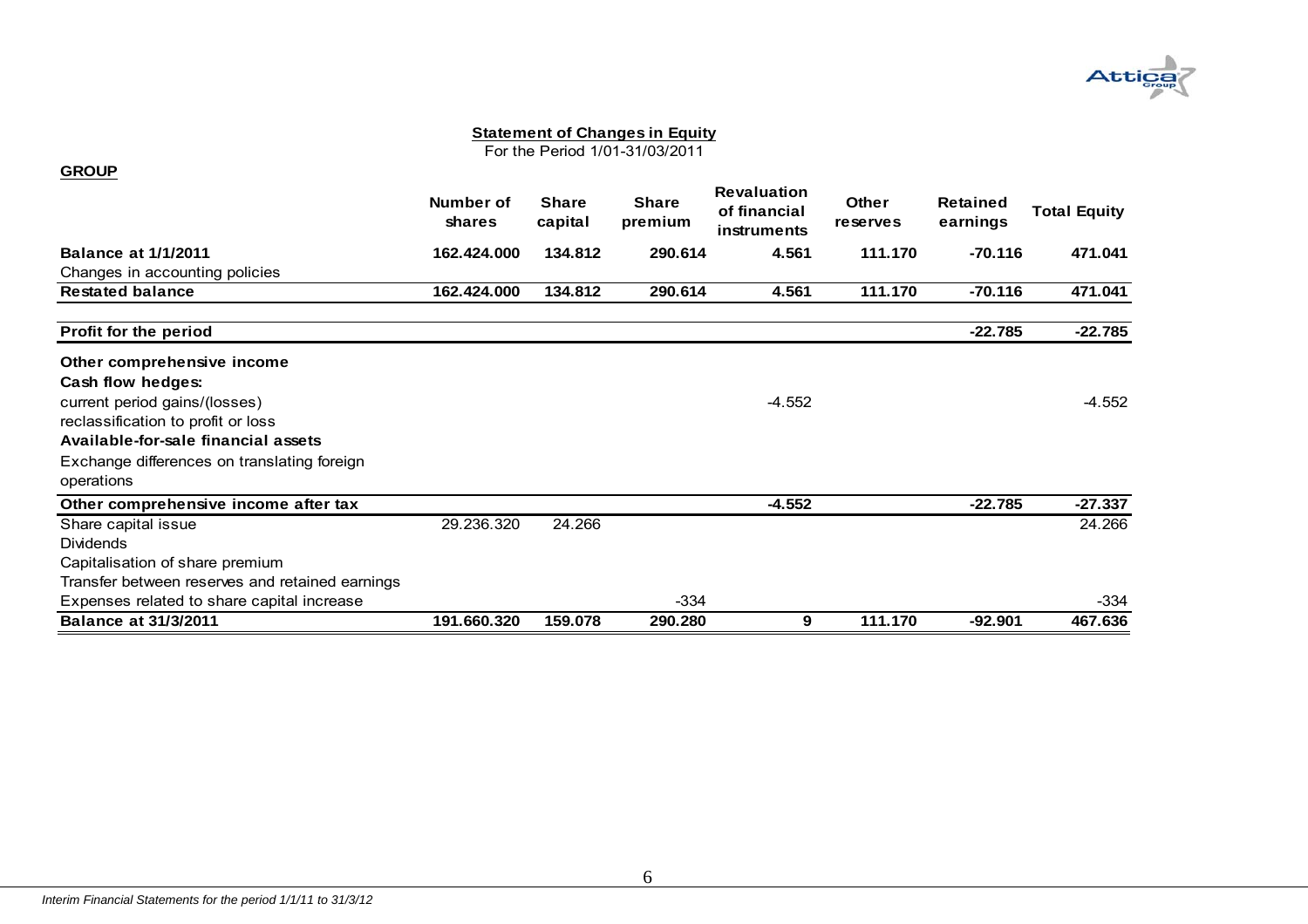

For the Period 1/01-31/03/2011

#### **COMPANY**

|                                                 | Number of<br><b>shares</b> | <b>Share</b><br>capital | <b>Share</b><br>premium | <b>Revaluation of</b><br>non-current<br>assets | <b>Revaluation</b><br>of financial<br>instruments | <b>Other</b><br><b>reserves</b> | Retained<br>earnings | Total<br><b>Equity</b> |
|-------------------------------------------------|----------------------------|-------------------------|-------------------------|------------------------------------------------|---------------------------------------------------|---------------------------------|----------------------|------------------------|
| <b>Balance at 1/1/2011</b>                      | 162.424.000                | 134.812                 | 290.614                 | -7.428                                         | 0                                                 | 23.652                          | 7.689                | 449.339                |
| Changes in accounting policies                  |                            |                         |                         |                                                |                                                   |                                 |                      |                        |
| <b>Restated balance</b>                         |                            | 134.812                 | 290.614                 | -7.428                                         |                                                   | 23.652                          | 7.689                | 449.339                |
| <b>Profit for the period</b>                    |                            |                         |                         |                                                |                                                   |                                 | -620                 | -620                   |
| Other comprehensive income                      |                            |                         |                         |                                                |                                                   |                                 |                      |                        |
| Cash flow hedges:                               |                            |                         |                         |                                                |                                                   |                                 |                      |                        |
| current period gains/(losses)                   |                            |                         |                         |                                                |                                                   |                                 |                      |                        |
| reclassification to profit or loss              |                            |                         |                         |                                                |                                                   |                                 |                      |                        |
| Other comprehensive income after tax            |                            |                         |                         |                                                |                                                   |                                 | $-620$               | -620                   |
| Share capital issue                             | 29.236.320                 | 24.266                  |                         |                                                |                                                   |                                 |                      | 24.266                 |
| Capitalisation of share premium                 |                            |                         |                         |                                                |                                                   |                                 |                      |                        |
| Transfer between reserves and retained earnings |                            |                         |                         |                                                |                                                   |                                 |                      |                        |
| Expenses related to share capital increase      |                            |                         | $-334$                  |                                                |                                                   |                                 |                      | -334                   |
| <b>Balance at 31/3/2011</b>                     | 191.660.320                | 159.078                 | 290.280                 | $-7.428$                                       |                                                   | 23.652                          | 7.069                | 472.651                |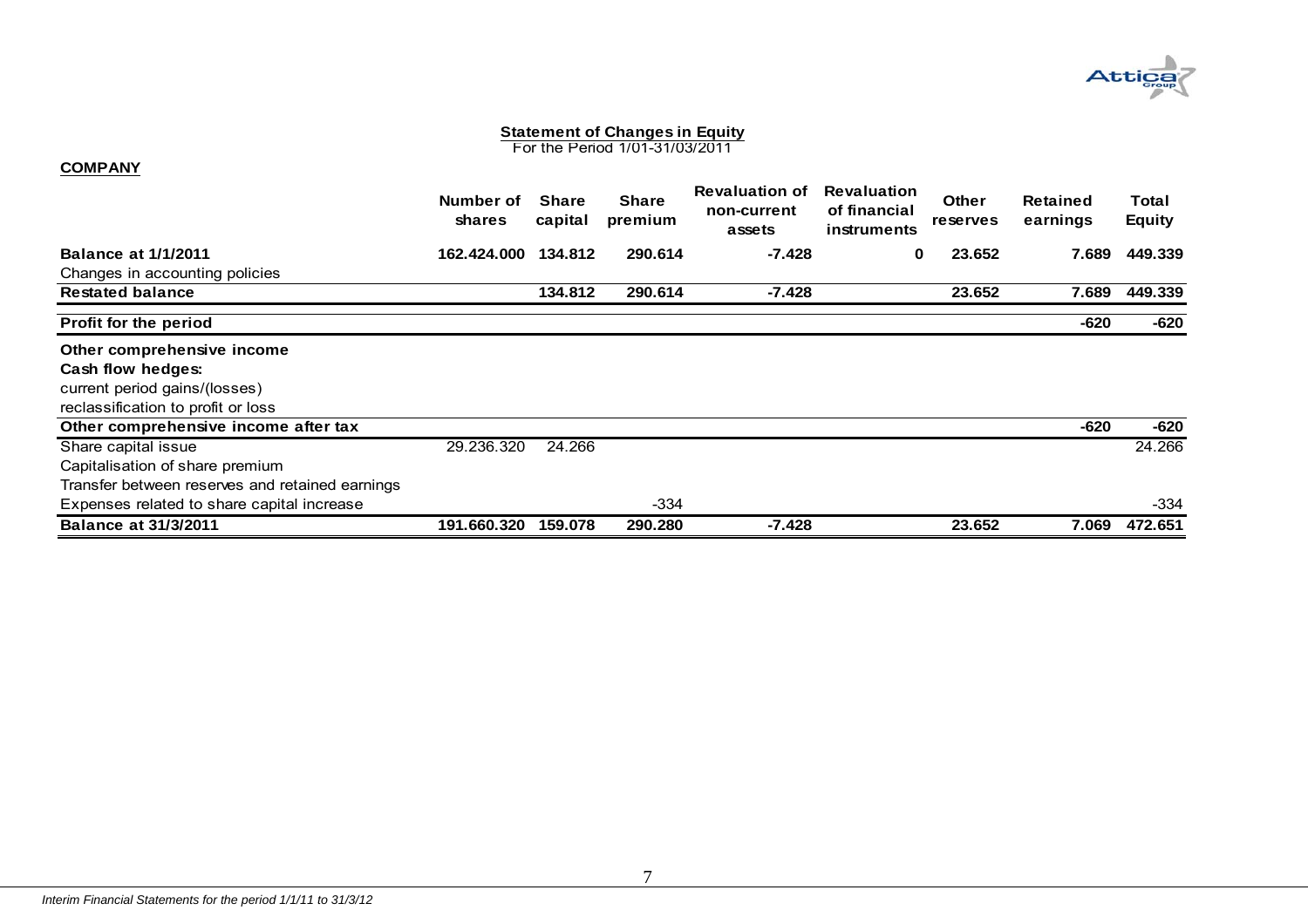

#### **CASH FLOW STATEMENT**

For the period 1/1-31/3 2012 & 2011

|                                                           |                             | <b>GROUP</b> |                             | <b>COMPANY</b> |  |
|-----------------------------------------------------------|-----------------------------|--------------|-----------------------------|----------------|--|
|                                                           | 1/1-31/3/2012 1/1-31/3/2011 |              | 1/1-31/3/2012 1/1-31/3/2011 |                |  |
| <b>Cash flow from Operating Activities</b>                |                             |              |                             |                |  |
| Profit/(Loss) Before Taxes                                | $-21.724$                   | $-22.764$    | $-297$                      | $-620$         |  |
| <b>Adjustments for:</b>                                   |                             |              |                             |                |  |
| Depreciation & amortization                               | 6.676                       | 6.827        | 20                          | 22             |  |
| Deferred tax expense                                      |                             |              |                             |                |  |
| Provisions                                                | 147                         | 420          | 3                           | 19             |  |
| Foreign exchange differences                              | 4                           | 28           | 1                           | 12             |  |
| Net (profit)/Loss from investing activities               | $-100$                      | $-3.822$     |                             | 257            |  |
| Interest and other financial expenses                     | 3.102                       | 3.473        | 1                           | 1              |  |
| Plus or minus for Working Capital changes:                |                             |              |                             |                |  |
| Decrease/(increase) in Inventories                        | $-387$                      | $-479$       |                             |                |  |
| Decrease/(increase) in Receivables                        | 204                         | $-2.359$     | $-593$                      | 314            |  |
| (Decrease)/increase in Payables (excluding banks)         | 1.376                       | $-2.644$     | $-2$                        | $-761$         |  |
| Less:                                                     |                             |              |                             |                |  |
| Interest and other financial expenses paid                | $-3.279$                    | $-2.198$     | $-1$                        | $-1$           |  |
| Taxes paid                                                | $-12$                       | $-1.156$     |                             | $-488$         |  |
| Total cash inflow/(outflow) from operating activities     |                             |              |                             |                |  |
| (a)                                                       | $-13.993$                   | $-24.674$    | $-868$                      | $-1.245$       |  |
| <b>Cash flow from Investing Activities</b>                |                             |              |                             |                |  |
| Acquisition of subsidiaries, associated companies, joint  |                             |              |                             |                |  |
| ventures and other investments                            |                             |              | $-6.000$                    | $-28.100$      |  |
| Purchase of tangible and intangible assets                | $-497$                      | $-400$       |                             |                |  |
| Proceeds from sale of tangible and intangible assets      |                             | 4.650        |                             |                |  |
| Derivtives' result                                        |                             |              |                             |                |  |
| Interest received                                         | $\overline{2}$              | 175          |                             | 51             |  |
| Dividends received                                        |                             |              | 800                         |                |  |
| Total cash inflow/(outflow) from investing activities (b) | $-495$                      | 4.425        | $-5.200$                    | $-28.049$      |  |
|                                                           |                             |              |                             |                |  |
| <b>Cash flow from Financing Activities</b>                |                             |              |                             |                |  |
| Proceeds from issue of Share Capital                      |                             | 24.266       |                             | 24.266         |  |
| Proceeds from Borrowings                                  | 2.319                       |              |                             |                |  |
| Expenses related to share capital increase                |                             | $-334$       |                             | $-334$         |  |
| Proceeds from subsidiaries capital return                 |                             |              |                             | 4.450          |  |
| Payments of Borrowings                                    |                             | $-8.655$     |                             |                |  |
| Payments of finance lease liabilities                     | $-14$                       | $-91$        |                             |                |  |
| Advances for SCI                                          | 6.000                       |              | 6.000                       |                |  |
| Total cash inflow/(outflow) from financing activities (c) | 8.305                       | 15.186       | 6.000                       | 28.382         |  |
| Net increase/(decrease) in cash and cash equivalents      |                             |              |                             |                |  |
| $(a)+(b)+(c)$                                             | $-6.183$                    | $-5.063$     | -68                         | $-912$         |  |
| Cash and cash equivalents at beginning of period          | 8.303                       | 26.491       | 136                         | 4.066          |  |
| Exchange differences in cash and cash equivalents         | -6                          | $-30$        | $-1$                        | $-17$          |  |
| Cash and cash equivalents at end of period                | 2.114                       | 21.398       | 67                          | 3.137          |  |

The method used for the preparation of the above Cash Flow Statement is the Indirect Method.

The Notes on pages 9 to 25 are an integral part of these Interim Financial Statements.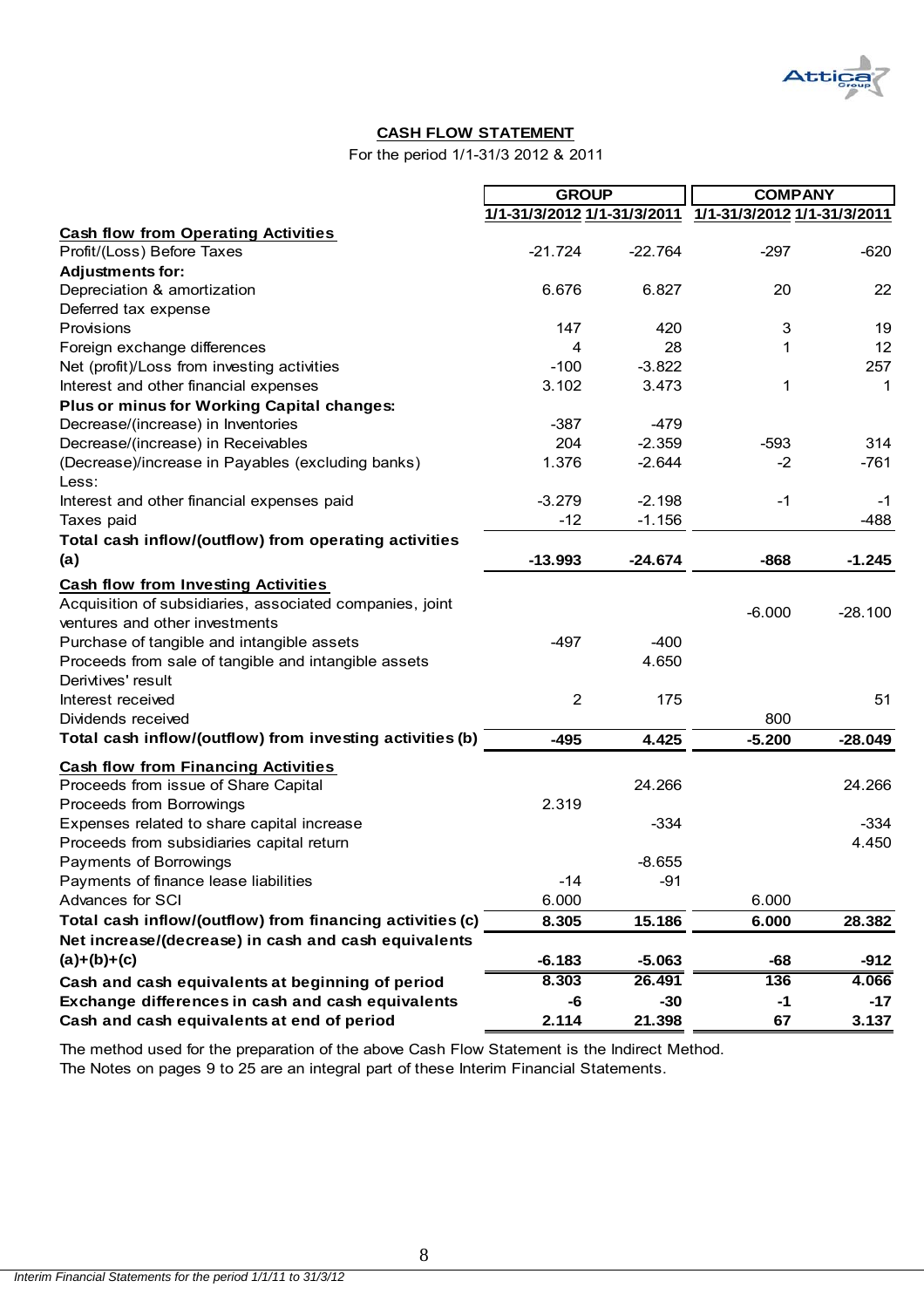

## **Notes to the Financial Statements**

#### **1. General information**

ATTICA HOLDINGS S.A. ("ATTICA GROUP") is a Holding Company and as such does not have trading activities of its own. The Company, through its subsidiaries, mainly operates in passenger shipping and in travel agency services.

The headquarters of the Company are in Athens, Greece, 123-125, Syngrou Avenue & 3, Torva Street, 11745.

The number of employees, at period end, was 4 for the parent company and 1.043 for the Group, while at 31/3/2011 was 6 and 1.229 respectively.

Attica Holdings S.A. shares are listed in the Athens Stock Exchange under the ticker symbol ATTICA.

The corresponding ticker symbol for Bloomberg is ATTICA GA and for Reuters is EPA.AT.

The total number of common registered voting shares outstanding as at 31 March 2012 was 191.660.320. The total market capitalization was Euro 66.123 thousand approximately.

The financial statements of Attica Holdings S.A. are included, using the full consolidation method, in the consolidated financial statements of MARFIN INVESTMENT GROUP HOLDINGS S.A. which is registered in Greece and whose total participation in the company (directly & indirectly), was 89,38%.

The interim financial statements of the Company and the Group for the period ending at 31 March 2012 were approved by the Board of Directors on May 29, 2012.

*Due to rounding there may be minor differences in some amounts.* 

#### **2. Basic accounting policies**

The condensed interim Financial Statements for the 3 months ended 31/03/2012 have been prepared based on historic cost principal as amended for readjustment of certain assets at fair value and based on going concern principle after taking into consideration the note 5.10. The financial statements have been prepared in accordance with the International Financial Reporting Standards (IFRS) as adopted by the European Union until 31/03/2012 and more specifically in accordance with IAS 34 «Interim Financial Reporting».

Note 2.1. presents the Accounting Policy in accordance with the presentation of ANEK S.A. - SUPERFAST ENDEKA HELLAS INC &CO Joint Venture in the financial statements of the Group.

Notes 2.3. – 2.4. present standards, amendments and interpretations that are not effective and have not been adopted by the European Union.

Therefore, the attached interim financial statements shall be used in line with the annual financial statements as of  $31<sup>st</sup>$  December 2011 which comprise completed scope of the accounting policies and the measurement method which have been used.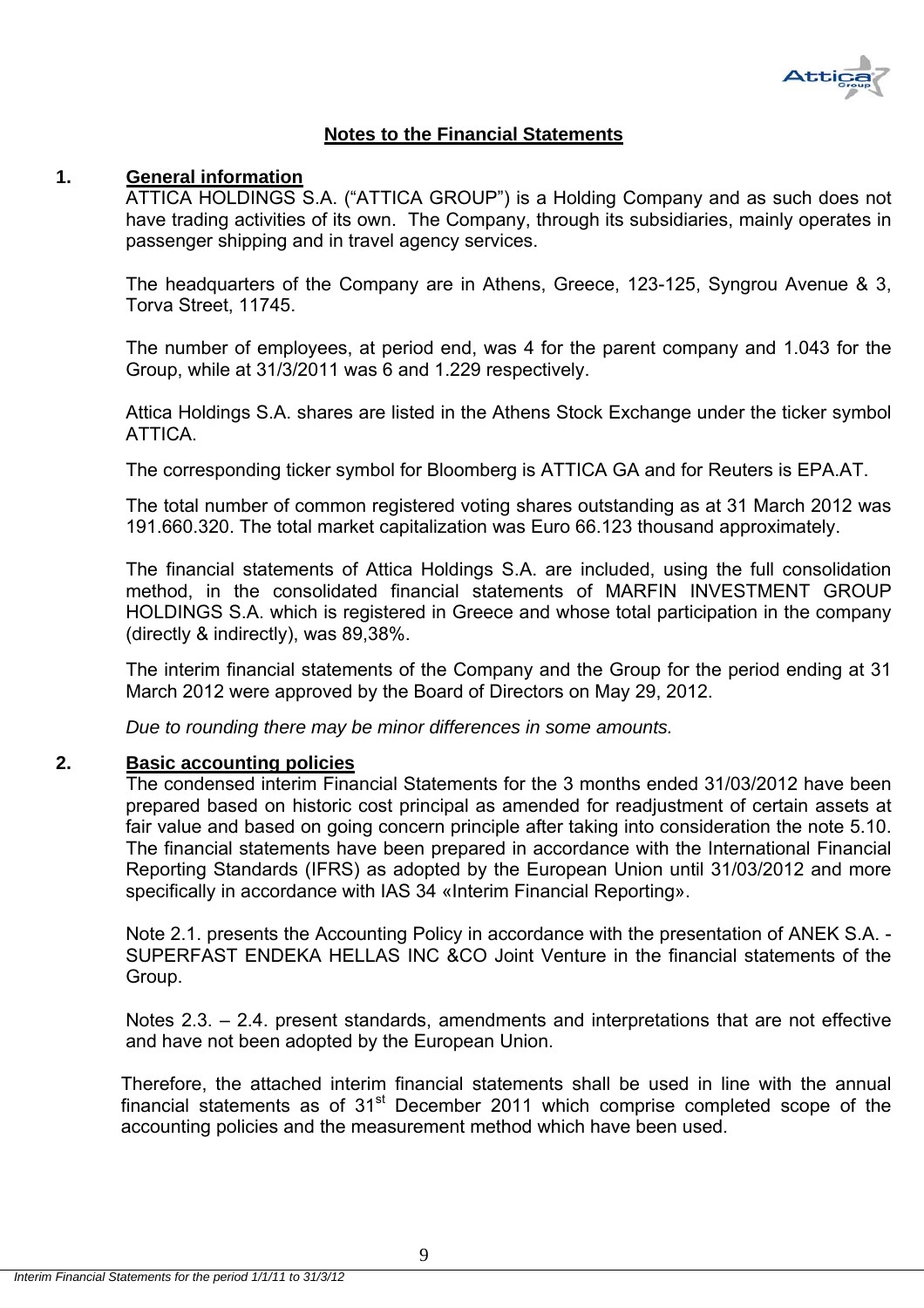

2.1. Accounting Policy in accordance with the presentation of ANEK S.A. - SUPERFAST ENDEKA HELLAS INC & CO Joint Venture in the financial statements of the Group In accordance with IAS 31 the above Joint Venture has been described as «Jointly controlled activities». The objective purpose, is the creation of income and its distribution to the venturers in accordance with the contractual arrangement. According to IAS 31, a venturer shall recognise in its financial statements:

- its share of the jointly controlled assets and any liabilities that it has incurred and

- any expenses that it has incurred and any income from the sale or use of its share of the output of the joint venture.

Because the assets, liabilities, income and expenses are recognised in the financial statements of the venturer, no adjustments or other consolidation procedures are required in respect of these items when the venture presents consolidated financial statements.

The net receivable that arise from each balance sheet date, from the relevant settlement and the payment from the Joint Venture to and from the ventures, has been posted in the short term receivables.

2.2. New Standards, Interpretations, Revisions and Amendments to existing Standards that are effective and have been adopted by the European Union

The following amendments and interpretations of the IFRS have been issued by IASB and their application is mandatory from or after 01/01/2012.

### **Amendments to IFRS 7«Financial Instruments: Disclosures» - Transfer of Financial Assets**

The amendment is effective for annual periods beginning on or after 01/07/2011. The amendment will allow users of financial statements to improve their understanding of transfer transactions of financial assets, including understanding the possible effects of any risks that may remain with the entity that transferred the assets. The amendment also requires additional disclosures if a disproportionate amount of transfer transactions are undertaken around the end of a reporting period. This amendment was approved by the European Union. The Group does not expect that this amendment will affect its Financial Statements.

#### 2.3.New Standards, Interpretations and amendments to existing Standards which have not taken effect yet

Τhe following new Standards, Revised Standards as well as the following Interpretations to the existing Standards have been publicized but have not taken effect yet.

## **Amendment to IFRS 1 «First-time Adoption of International Financial Reporting Standards» - Severe Hyperinflation**

The amendment is effective for annual periods beginning on or after 01/07/2011. The amendment proposes guidance on how an entity should resume presenting financial statements in accordance with International Financial Reporting Standards (IFRSs) after a period when the entity was unable to comply with IFRSs because its functional currency was subject to severe hyperinflation. Earlier application is permitted. This amendment has not been approved by the European Union. The Group will examine the effect of the amendment on its consolidated Financial Statements.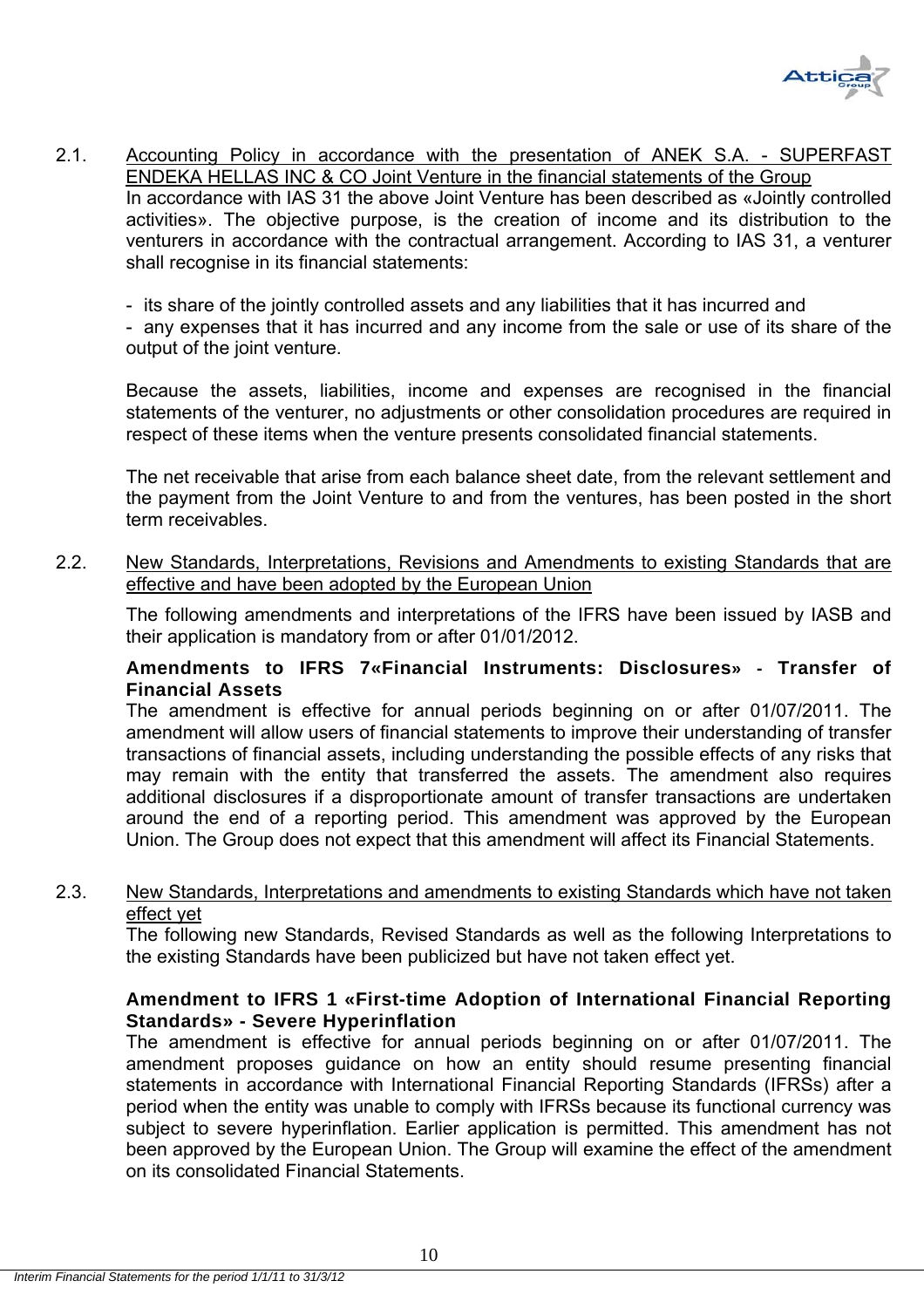

#### **Amendment to IFRS 1 «First-time Adoption of International Financial Reporting Standards» - Removal of Fixed Dates**

The amendment is effective for annual periods beginning on or after 01/07/2011, and the earlier application is permitted. The Amendment removes the use of fixed transition date (01 January 2004) and replaces it with the actual date of transition to IFRS. At the same time, it removes the requirements for derecognition of transactions that had taken place before the scheduled transition date. This amendment has not been approved by the European Union. The Group will examine the effect of the amendment on its consolidated Financial Statements.

#### **Amendment to IAS 12 «Deferred tax» - «Recovery of Underlying Assets»**

The amendment is effective for annual periods beginning on or after 01/01/2012. IAS 12 requires an entity to measure the deferred tax relating to an asset depending on whether the entity expects to recover the carrying amount of the asset through use or sale. It can be difficult and subjective to assess whether recovery will be through use or through sale when the asset is measured using the fair value model. The amendment provides a practical solution to the problem by introducing a presumption that recovery of the carrying amount will, normally be , be through sale. This amendment has not been approved by the European Union. The Group will examine the effect of the amendment on its consolidated Financial **Statements** 

#### **Amendments to IAS 1 «Presentation of Financial Statements – Presentation of Items of Other Comprehensive Income»**

The amendment is effective for annual periods beginning on or after 01/01/2012. The amendments pertain to the way of other comprehensive income items presentation. The amendments also reaffirm existing requirements that items in OCI and profit or loss should be presented as either a single statement or two consecutive statements. This amendment has not been approved by the European Union. The Group will examine the effect of the amendment on its consolidated Financial Statements.

### **IFRS 10 «Consolidated Financial Statements»**

IFRS 10 is effective for annual periods beginning on or after 01/01/2013. IFRS 10 supersedes IAS 27 «Consolidated and Separate Financial Statements» and SIC 12 «Consolidation — Special Purpose Entities». IFRS 10 builds on existing principles by identifying the concept of control as the determining factor in whether an entity should be included within the consolidated financial statements of the parent company. The standard provides additional guidance to assist in the determination of control where this is difficult to assess. Furthermore the Group has to make disclosure requirements about a reporting entity's interests in subsidiaries as well as about unconsolidated structured entities. This amendment has not been approved by the European Union. The Group will examine the effect of the amendment on its consolidated Financial Statements.

#### **IFRS 11 «Joint Arrangements»**

The amendment IFRS 11 is effective for annual periods beginning on or after 01/01/2013. IFRS 11 supersedes IAS 31 «Interests in Joint Ventures» and SIC 13 «Jointly Controlled Entities – Non-Monetary Contributions by Ventures». IFRS 11 clarifies the reporting procedures for joint arrangements. The IFRS 11 requires a joint venturer to recognise an investment and to account for that investment using the equity method.

This amendment has not been approved by the European Union. The Group will examine the effect of the amendment on its consolidated Financial Statements.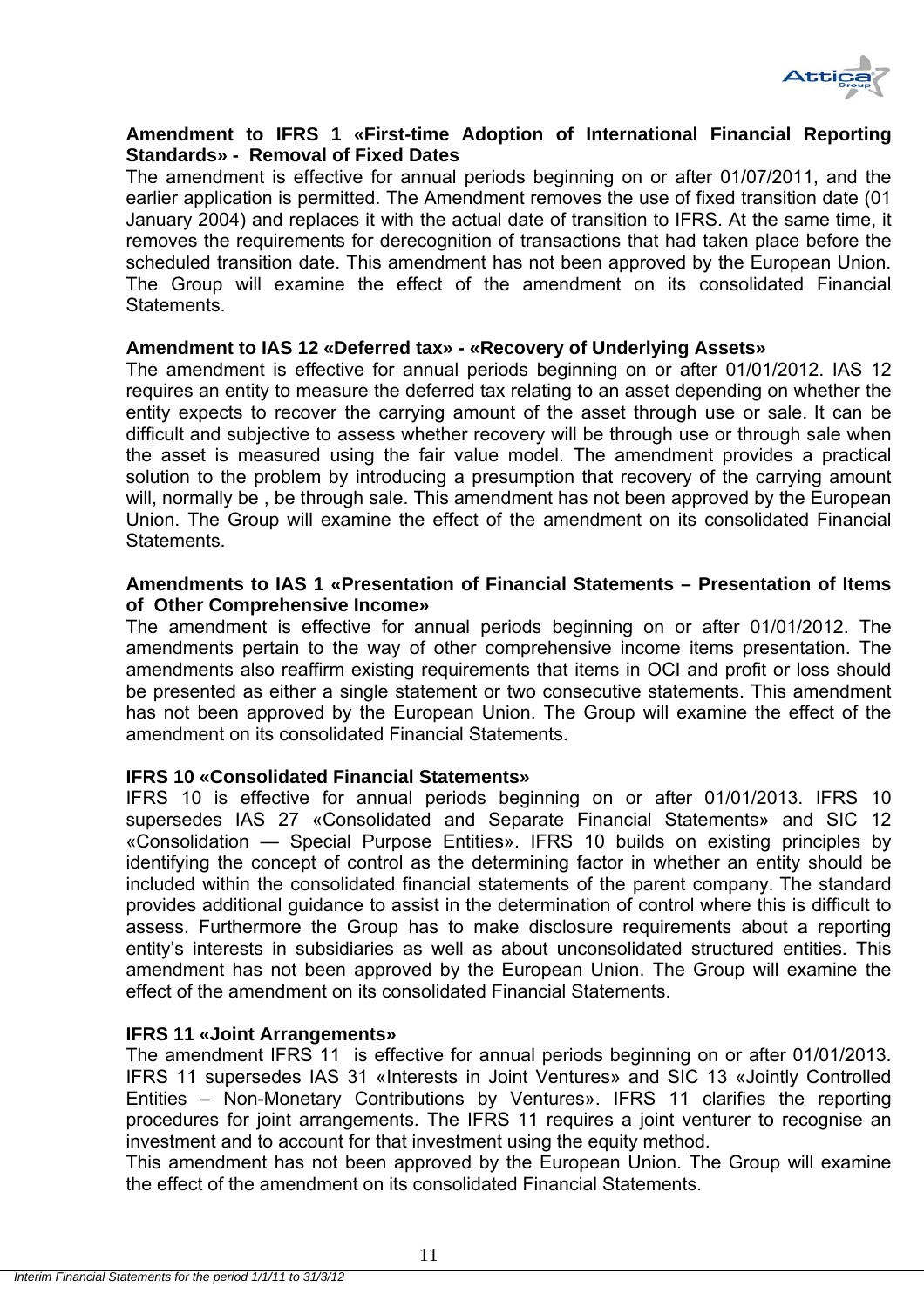

#### **IFRS 12 «Disclosure of Interests in Other Entities»**

IFRS 12 is effective for annual periods beginning on or after 01/01/2013. IFRS 12 unites, improves and supersedes disclosure requirements for all forms of interests in subsidiaries, associates and non-consolidated entities. As a result of these new standards, IASB has also issued the revised IAS 27 entitled IAS 27 "Separate Financial Statements". This amendment has not been approved by the European Union. The Group will examine the effect of the amendment on its consolidated Financial Statements.

#### **IFRS 13 «Fair Value Measurement»**

IFRS 13 is effective for annual periods beginning on or after 01/01/2013. IFRS 13 defines fair value, sets out in a single IFRS a framework for measuring fair value and requires disclosures about fair value measurements. IFRS 13 does not determine when an asset, a liability or an entity's own equity instrument is measured at fair value. Neither does it change the requirements of other IFRSs regarding the items measured at fair value and makes no reference to the way the changes in fair value are presented in the Financial Statements. This amendment has not been approved by the European Union. The Group will examine the effect of the amendment on its consolidated Financial Statements.

#### **IAS 27 «Consolidated and Separate Financial Statements» (Revised)**

IAS 27 is effective for annual periods beginning on or after 01/01/2013. This standard includes the provisions on separate financial statements that are left after the control provisions of IAS 27 have been included in the new IFRS 10. IAS 27 (revised 2011) now covers only separate financial statements. The requirements relating to separate financial statements have not changed although there are some wording changes to improve clarity. Earlier application is permitted. This amendment has not been approved by the European Union. The Group will examine the effect of the amendment on its consolidated Financial Statements.

#### **IAS 28 «Investments in Associates and Joint Ventures» (Revised)**

IAS 28 is effective for annual periods beginning on or after 01/01/2013. The main purpose of this revision was to include consequential amendments of issuing a new standard IFRS 11. IAS 28 provides guidance on accounting for interests in associates and joint ventures in accordance with equity method. Earlier application is permitted. This amendment has not been approved by the European Union. The Group will examine the effect of the amendment on its consolidated Financial Statements.

#### **Amendments to IAS 19 «Employee Benefits»**

The amendment is effective for annual periods beginning on or after 01/01/2013. The IASB published a number of amendments to IAS 19. One of the major changes in the amendments is the elimination of an option to defer the recognition of gains and losses, known as the "corridor method" . Furthermore, the enhancement of the disclosure requirements for defined benefit plans, providing better information about the characteristics of defined benefit plans and the risks that entities are exposed to through participation in those plans. With the above amendments all gains and losses are to be recognized immediately through Other Comprehensive Income. Earlier application is permitted. This amendment has not been approved by the European Union. The Group will examine the effect of the amendment on its consolidated Financial Statements.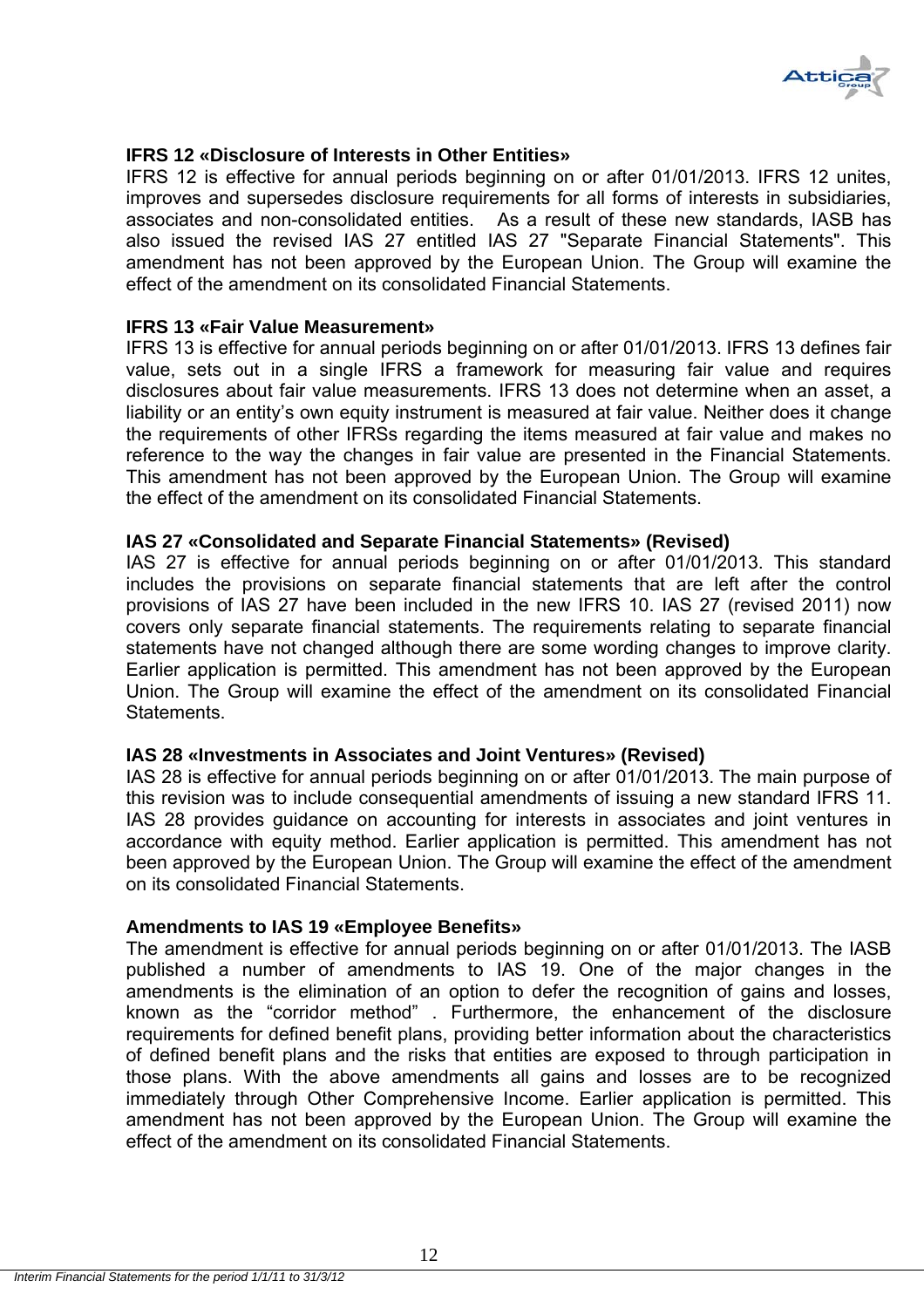

## **Amendments to IFRS 7 «Financial Instruments: Disclosures Offsetting Financial Asserts and Financial Liabilities»**

The amendment is effective for annual periods beginning on or after 01/01/2013. The amendment new requirements broadly align the relevant disclosure requirements of IFRS. The amendments improved the understanding of transfer transactions of financial assets by users of financial statements, including understanding the possible effects of any risks that may remain with the entity that transferred the assets. The amendments of IFRS 7 have a retrospective effect. This amendment has not been approved by the European Union. The Group will examine the effect of the amendment on its consolidated Financial Statements.

## **Amendment to IFRS 1 «First-time Adoption of International Financial Reporting Standards» - Government loans**

The amendment is effective for annual periods beginning on or after 01/01/2013. IASB issued amendment to IFRS 1, which gives IFRS first-time adopters the option, on a loan by loan basis, of applying the IFRS requirements retrospectively provided that the necessary information to apply the requirements to a particular government loan was obtained at the time of initially accounting for that loan. This amendment has not been approved by the European Union. The Group will examine the effect of the amendment on its consolidated Financial Statements.

#### **Amendments to IAS 32 «Financial Instruments: Presentation» – Offsetting financial assets and financial liabilities**

The amendment is effective for annual periods beginning on or after 01/01/2014.The amendment provides clarification on some requirements for offsetting financial assets and liabilities in the statement of financial position. This amendment has not been approved by the European Union. The Group will examine the effect of the amendment on its consolidated Financial Statements.

### **Amendments to IFRS 9 «Financial Instruments» - classification and measurement**

The amendment is effective for annual periods beginning on or after 01/01/2015. IFRS 9 incorporating new requirements on accounting for financial liabilities and carrying over from IAS 39 the requirements for derecognition of financial assets and financial liabilities. This is the first installment of a phased project to replace the existing standard on financial instruments, IAS 39. The first phase of ΙFRS 9 will have a significant effect on : a) the classification and measurement of the financial assets and b) the change in fair value recognized in profit or loss. In the following phases the IASB will give attention to hedge accounting and impairment methodology. In 2012 the boards will further deliberate certain aspects of their classification and measurement models. This amendment has not been approved by the European Union. The Group will examine the effect of the amendment on its consolidated Financial Statements.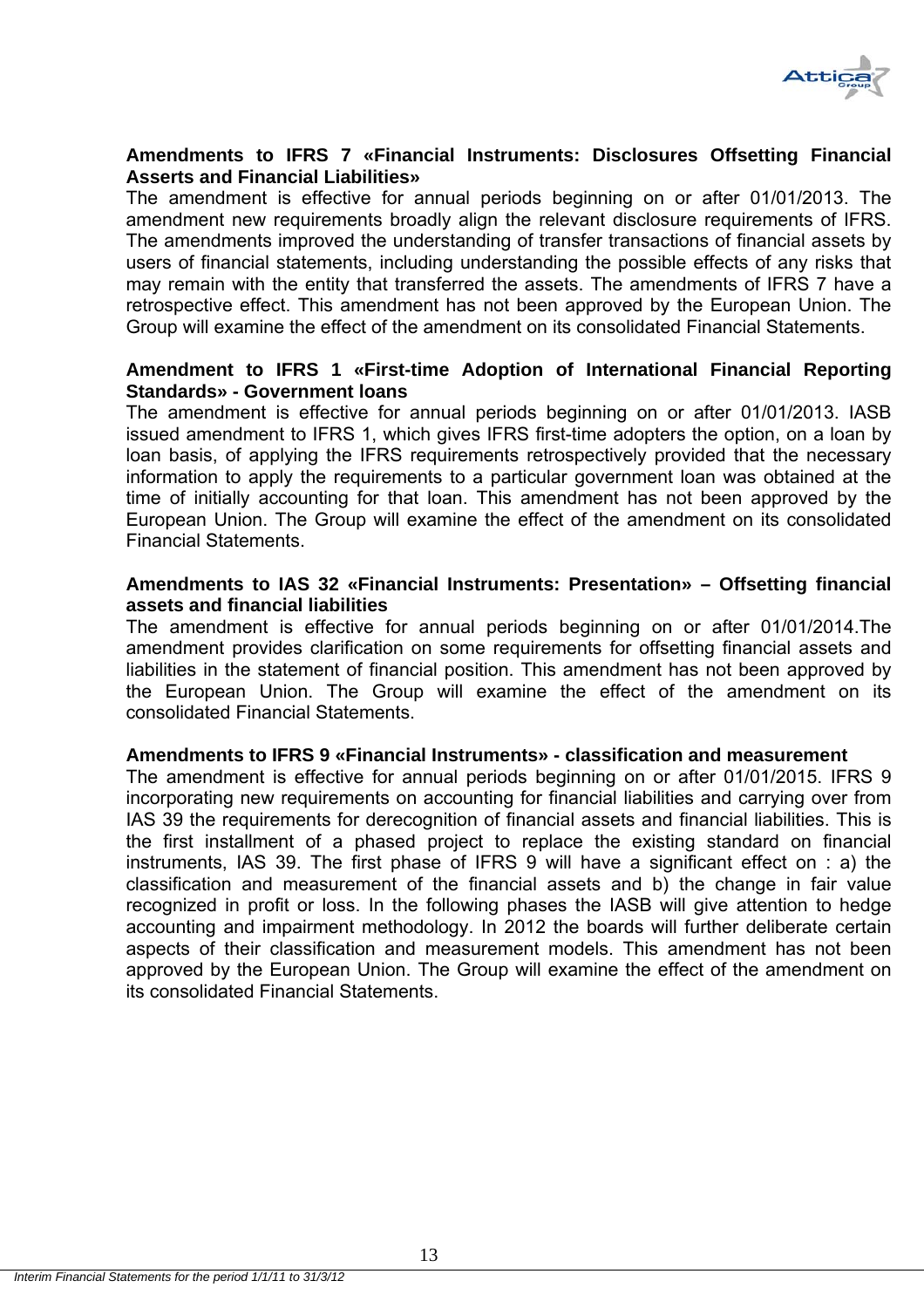

## **3. Consolidation - Joint service agreement**

## 3.1. Consolidation of the subsidiaries of Attica Holdings S.A.

The following directly subsidiaries are being consolidated using the full consolidation method.

**31/03/2012**

|                                                      | 31/03/2012 |                                                  |                           |            |         |                                  |                                |                                         |
|------------------------------------------------------|------------|--------------------------------------------------|---------------------------|------------|---------|----------------------------------|--------------------------------|-----------------------------------------|
| Subsidiary                                           | Carrying   | amount participation participation participation | % of direct % of indirect | % of total | Country | Nature of<br><b>Relationship</b> | Consolidation<br><b>Method</b> | <b>Unaudited</b><br><b>Fiscal Years</b> |
| SUPERFAST EPTAMC.                                    | 49         | 100,00%                                          | 0,00%                     | 100.00%    | Greece  | <b>Direct</b>                    | Full                           | 2007-2011                               |
| SUPERFAST OKTO MC.                                   | 32         | 100.00%                                          | 0.00%                     | 100.00%    | Greece  | <b>Direct</b>                    | Full                           | 2007-2011                               |
| SUPERFAST ENNEA MC.                                  | 1.005      | 100,00%                                          | 0,00%                     | 100,00%    | Greece  | <b>Direct</b>                    | Full                           | 2007-2011                               |
| SUPERFAST DEKAMC.                                    | 53         | 100,00%                                          | 0,00%                     | 100,00%    | Greece  | <b>Direct</b>                    | Full                           | 2007-2011                               |
| NORDIA MC.                                           | 22         | 100,00%                                          | 0,00%                     | 100,00%    | Greece  | <b>Direct</b>                    | Full                           | 2007-2011                               |
| MARIN MC.                                            | 2.306      | 100.00%                                          | 0.00%                     | 100.00%    | Greece  | <b>Direct</b>                    | Full                           | 2007-2011                               |
| <b>ATTICA CHALLENGE LTD</b>                          | 327        | 100.00%                                          | 0.00%                     | 100.00%    | Malta   | <b>Direct</b>                    | Full                           |                                         |
| <b>ATTICA SHIELD LTD</b>                             | 1.898      | 100.00%                                          | 0.00%                     | 100,00%    | Malta   | <b>Direct</b>                    | Full                           |                                         |
| ATTICA PREMIUM S.A.                                  |            | 100,00%                                          | 0,00%                     | 100,00%    | Greece  | <b>Direct</b>                    | Full                           | 2006-2011                               |
| SUPERFAST DODEKA (HELLAS) INC. &<br>CO JOINT VENTURE |            | 0,00%                                            | 0,00%                     | 0,00%      | Greece  | Under common<br>management       | Full                           | 2007-2011                               |
| SUPERFAST FERRIES S.A.                               |            | 100.00%                                          | 0.00%                     | 100,00%    | Liberia | <b>Direct</b>                    | Full                           | 2010-2011                               |
| SUPERFAST PENTE INC.                                 |            | 100.00%                                          | 0.00%                     | 100,00%    | Liberia | <b>Direct</b>                    | Full                           | 2007-2011                               |
| SUPERFAST EXI INC.                                   | 24.830     | 100,00%                                          | 0,00%                     | 100,00%    | Liberia | <b>Direct</b>                    | Full                           | 2007-2011                               |
| SUPERFAST ENDEKA INC.                                | 36.234     | 100,00%                                          | 0,00%                     | 100,00%    | Liberia | <b>Direct</b>                    | Full                           | 2007-2011                               |
| SUPERFAST DODEKA INC.                                |            | 100,00%                                          | 0,00%                     | 100,00%    | Liberia | <b>Direct</b>                    | Full                           | 2007-2011                               |
| BLUE STAR FERRIES MARITIME S.A.                      | 195.764    | 100.00%                                          | 0,00%                     | 100,00%    | Greece  | <b>Direct</b>                    | Full                           | 2008-2011                               |
| BLUE STAR FERRIES JOINT VENTURE                      |            | 0,00%                                            | 0,00%                     | 0,00%      | Greece  | Under common<br>management       | Full                           | 2008-2011                               |
| <b>BLUE STAR FERRIES S.A.</b>                        | 2.668      | 100,00%                                          | 0,00%                     | 100,00%    | Liberia | Direct                           | Full                           | 2010-2011                               |
| WATERFRONT NAVIGATION COMPANY                        | 1          | 100,00%                                          | 0,00%                     | 100,00%    | Liberia | <b>Direct</b>                    | Full                           |                                         |
| THELMO MARINE S.A.                                   | 77         | 100,00%                                          | 0,00%                     | 100,00%    | Liberia | <b>Direct</b>                    | Full                           |                                         |
| BLUE ISLAND SHIPPING INC.                            | 29         | 100,00%                                          | 0,00%                     | 100,00%    | Panama  | <b>Direct</b>                    | Full                           |                                         |
| STRINTZIS LINES SHIPPING LTD.                        | 22         | 100,00%                                          | 0,00%                     | 100,00%    | Cyprus  | <b>Direct</b>                    | Full                           |                                         |
| SUPERFAST ONE INC.                                   | 18.734     | 100,00%                                          | 0,00%                     | 100,00%    | Liberia | <b>Direct</b>                    | Full                           | 2008-2011                               |
| SUPERFAST TWO INC.                                   | 22.765     | 100,00%                                          | 0,00%                     | 100,00%    | Liberia | <b>Direct</b>                    | Full                           | 2009-2011                               |
| ATTICA FERRIES M.C.                                  | 4.612      | 100,00%                                          | 0,00%                     | 100,00%    | Greece  | <b>Direct</b>                    | Full                           | 2009-2011                               |
| ATTICA FERRIES M.C. & CO JOINT<br><b>VENTURE</b>     |            | 0,00%                                            | 0,00%                     | 0,00%      | Greece  | Under common<br>management       | Full                           | 2009-2011                               |
| <b>BLUE STAR M.C.</b>                                | 28.669     | 100,00%                                          | 0,00%                     | 100,00%    | Greece  | <b>Direct</b>                    | Full                           | 2009-2011                               |
| <b>BLUE STAR FERRIES M.C.</b>                        | 29.007     | 100,00%                                          | 0,00%                     | 100,00%    | Greece  | <b>Direct</b>                    | Full                           | 2009-2011                               |
| ATTICA FERRIES MARITIME S.A.                         | 94         | 100,00%                                          | 0.00%                     | 100.00%    | Greece  | <b>Direct</b>                    | Full                           | 2011                                    |

For the subsidiaries registered outside the European Union, which do not have an establishment in Greece, obligation for taxation audit.

For all the companies of the Group, there are no changes of the method of consolidation.

There are no companies which have been consolidated in the present period while they have not been consolidated either in the previous period or in the same period of the fiscal year 2011. The exception to the above is the 100% subsidiary Attica Ferries Maritime S.A. which is consolidated for the first time on  $25<sup>th</sup>$  May, 2011.

There are no companies which have not been consolidated in the present period while they have been consolidated either in the previous period or in the same period of the fiscal year 2011.

There are no companies of the Group which have not been consolidated in the consolidated financial statements.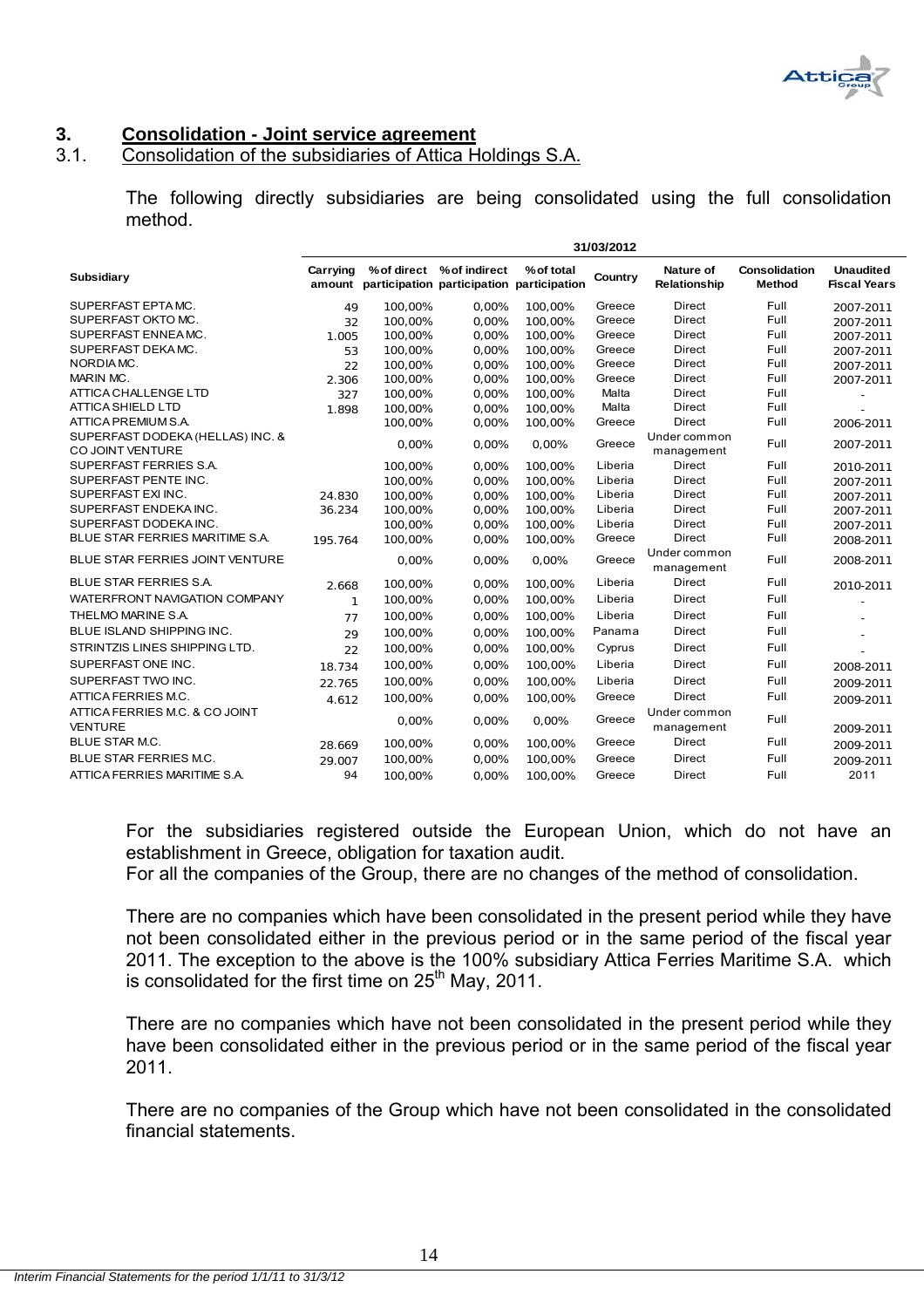

## 3.2. Agreement between ATTICA HOLDINGS S.A. and ANEK

On  $24<sup>th</sup>$  May, 2011 the Group has announced the signing of a joint service agreement with ANEK Lines for the employment of vessels of the two companies in the international route Patras – Igoumenitsa – Ancona and the domestic route Piraeus – Herakleion, Crete.

Therefore, the Joint Venture company "Anek S.A. – Superfast Endeka (Hellas) Inc" (distrinctive name "Anek – Superfast" ) has been established in which participate the companies Anek S.A., Superfast Exi (Hellas) Inc., Superfast Endeka (Hellas) Inc. and Attika Ferries M.C.

### **4. Related party disclosures**

4.1. Intercompany transactions between ATTICA HOLDINGS S.A. and other companies of Attica **Group** 

The parent company has an amount of Euro 2.179 thousand as receivable dividend arising from its 100% subsidiary company Blue Star Ferries Maritime S.A. The above amount is written-off in the consolidated accounts of ATTICA GROUP.

The parent company participated in the share capital increase of its 100% subsidiary Superfast Endeka INC with the amount of Euro 6.000 thousand.

The intercompany balances as at 31/3/2012 between the Group's companies arising from its corporate structure ( see § 4.1. of the financial statements at 31/12/2011) are the following:

- a) Between the ship owning companies of the Group stood at Euro 54.313 thousand.
- b) Balances of Attica Premium S.A. arising from its transactions with the Group's maritime entities stood at Euro 901 thousand.
- c) Between Attica Ferries MC & Co Joint Venture and the ship owning companies of the Group stood at Euro 16.233 thousand.

The transactions between Attica Premium S.A. and the other companies of Attica Group have been priced with market terms.

The above amounts are written-off in the consolidated accounts of ATTICA GROUP.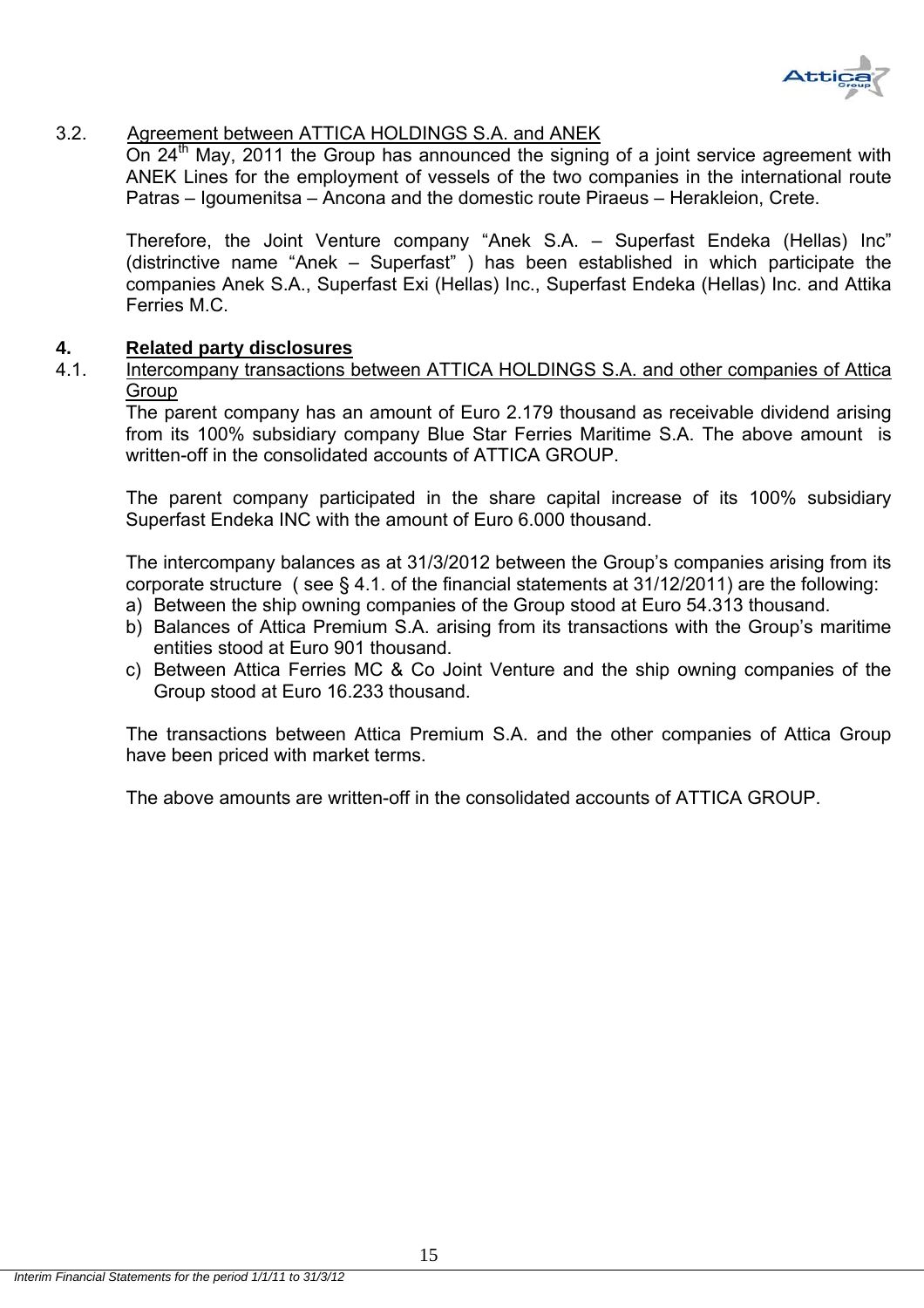

#### 4.1.1. Intercompany transactions between ATTICA HOLDINGS S.A. and the companies of Marfin Investment Group

| <b>COMPANIES</b>                  |     | Sales Purchases | Receivables Payables<br>from | to     |
|-----------------------------------|-----|-----------------|------------------------------|--------|
| GEFSIPLOIA S.A.                   | 984 | 225             | 834                          | 516    |
| VIVARTIA S.A.                     |     |                 |                              |        |
| S. NENDOS S.A.                    |     | 4               |                              | 6      |
| <b>HELLENIC CATERING S.A.</b>     |     | 13              |                              | 27     |
| HELLENIC FOOD SERVICE PATRON S.A. |     | 112             |                              | 148    |
| Y-LOGIMED                         |     | 54              |                              | 34     |
| MIG REAL ESTATE S.A.              |     |                 | 19                           |        |
| SINGULAR LOGIC S.A.               |     | 19              |                              | 39     |
| SINGULAR LOGIC INTERGRATOR S.A.   |     | 8               |                              | 28     |
| <b>MARFIN INVESTMENT GROUP*</b>   |     |                 |                              | 13.000 |
|                                   | 984 | 435             | 853                          | 13.798 |

\* The amount of Euro 13.000 thousand concerns an advance payment of the share capital increase.

#### 4.2. Guarantees

 The parent company has guaranteed to lending banks the repayment of loans of the Group's vessels amounting Euro 342.776 thousand.

#### 4.3. Board of Directors and Executive Directors' Fees

#### **Key management compensation**

|                                     | Amounts in $\epsilon$ |            |  |  |  |
|-------------------------------------|-----------------------|------------|--|--|--|
|                                     | 31/03/2012            | 31/03/2011 |  |  |  |
| Salaries & other employees benefits | 710                   | 809        |  |  |  |
| Social security costs               | 58                    | 57         |  |  |  |
| B.O.D. Remuneration                 |                       |            |  |  |  |
| <b>Termination benefits</b>         |                       |            |  |  |  |
| Other long-term benefits            |                       |            |  |  |  |
| Share-based payments                |                       |            |  |  |  |
| Total                               | 768                   | 866        |  |  |  |
| Number of key management personnel  | 14                    | 14         |  |  |  |

Key management personnel are those persons having authority and responsibility for planning, directing and controlling the activities of the entity, directly or indirectly, including any director (whether executive or otherwise) of that entity.

### **5. General information for the Financial Statements (period 1-1 to 31-03-2012)**

The figures of the period  $1/1 - 31/3/2012$  are not fully comparable with the corresponding figures of continuing operations of the previous year because:

- a) the vessel Superferry II operated in Kyklades routes until its sale on 1<sup>st</sup> March, 2011.
- b) the vessel Blue Star Delos operated in Kyklades routes from 15<sup>th</sup> November, 2011.

### 5.1. Revenue Analysis and Geographical Segments Report

The Group has decided to provide information based on the geographical segmentation of its operations.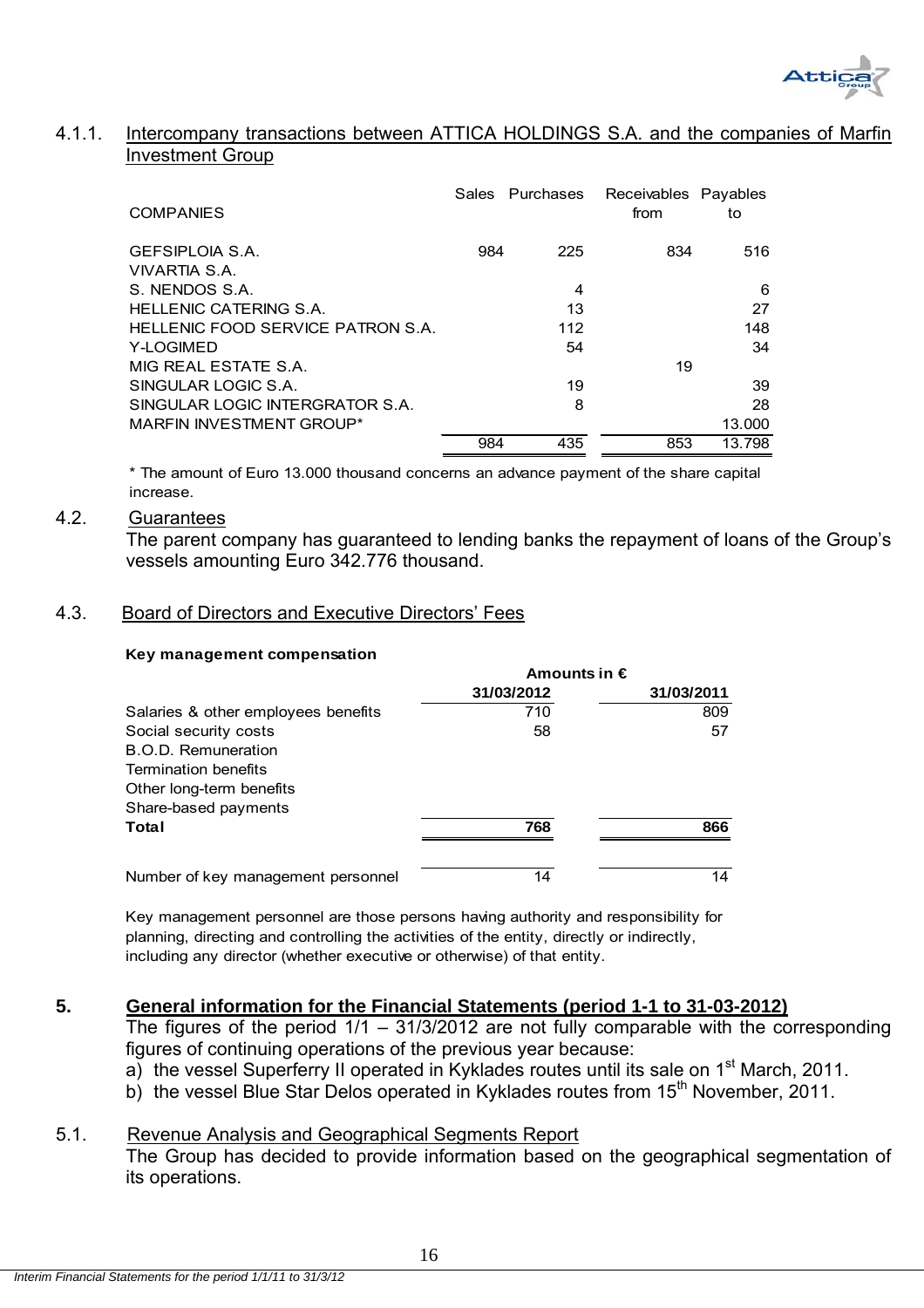

The Group operates in the Greek Domestic Routes and in Adriatic Sea The Group's vessels provide transportation services to passengers, private vehicles and freight.

#### **Seasonality**

The Company's sales are highly seasonal. The highest traffic for passengers and vehicles is observed during the months July, August and September while the lowest traffic for passengers and vehicles is observed between November and February. On the other hand, freight sales are not affected significantly by seasonality.

The Company, as a holding company, does not have any sales activity and for this reason there is no revenue analysis by geographical segment.

The consolidated results and other information per segment for the period 1/1 – 31/3/2012 are as follows: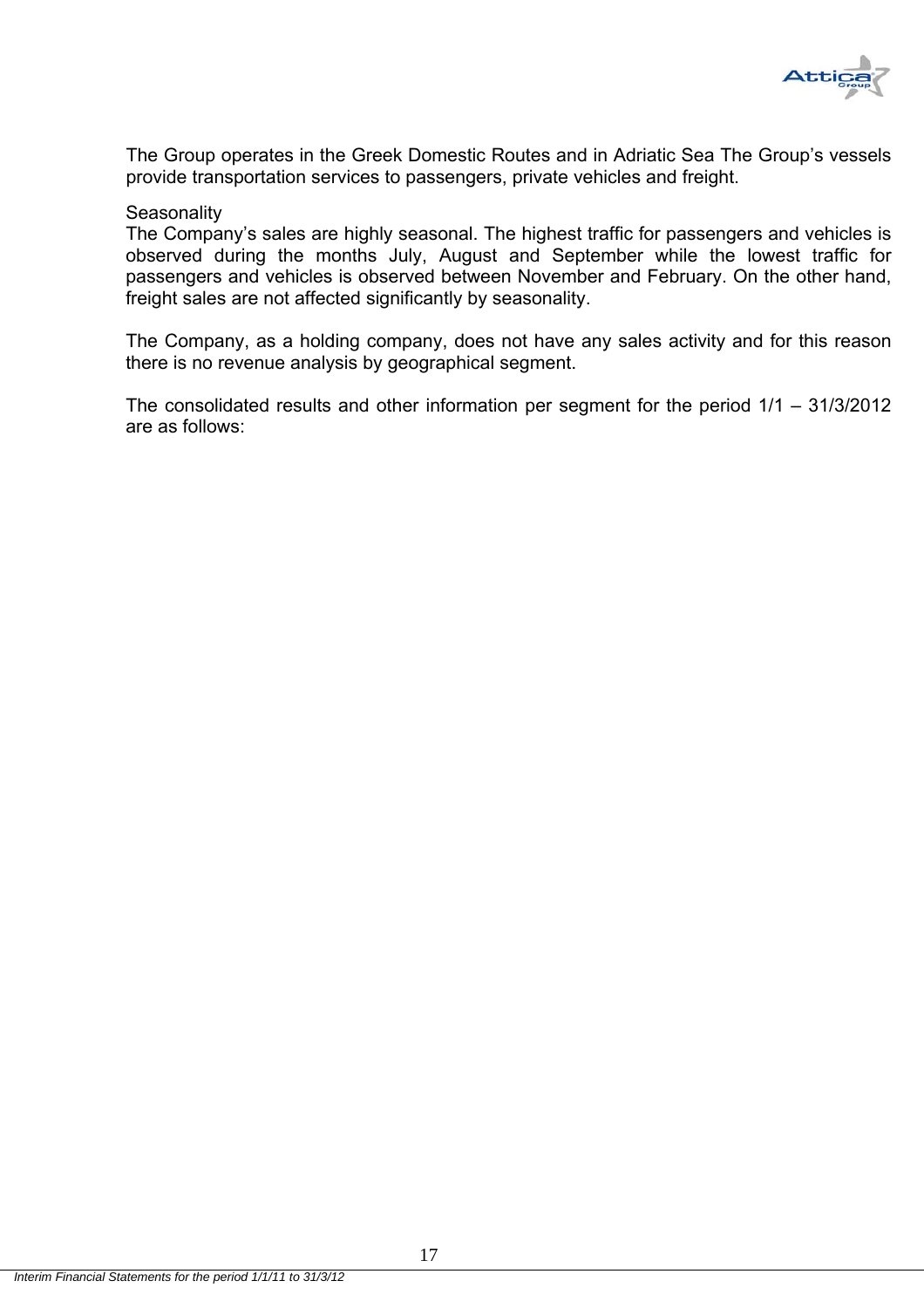

|                                                                            | <b>GROUP</b>       |                 |         |               |  |
|----------------------------------------------------------------------------|--------------------|-----------------|---------|---------------|--|
|                                                                            | 1/1-31/03/2012     |                 |         |               |  |
| Geographical Segment                                                       | Domestic<br>Routes | Adriatic<br>Sea | Other * | Total         |  |
| Fares                                                                      | 18.917             | 18.060          |         | 36.977        |  |
| <b>On-board Sales</b>                                                      | 1.420              | 1.560           |         | 2.980         |  |
| Travel Agency Services (Intersector Sales)<br>Intersector Sales Write-offs |                    |                 |         | $\Omega$<br>0 |  |
| <b>Total Revenue</b>                                                       | 20.337             | 19.620          | 0       | 39.957        |  |
| <b>Operating Expenses</b>                                                  | $-25.227$          | $-24.494$       | $-472$  | $-50.193$     |  |
| Management & Distribution Expenses                                         | $-4.460$           | $-4.128$        | $-274$  | $-8.862$      |  |
| Other revenue / expenses                                                   | 324                | 227             | $-39$   | 512           |  |
| Earnings before taxes, investing and financial results                     | $-9.026$           | $-8.774$        | $-785$  | $-18.586$     |  |
| <b>Financial results</b>                                                   | $-1.974$           | $-1.080$        | -84     | $-3.138$      |  |
| Earnings before taxes, investing and financial results,                    |                    |                 |         |               |  |
| depreciation and amortization                                              | $-5.122$           | $-6.003$        | $-785$  | $-11.910$     |  |
| Profit/Loss before Taxes                                                   | $-11.000$          | $-9.854$        | $-869$  | $-21.724$     |  |
| Income taxes                                                               | -5                 | $-12$           |         | $-17$         |  |
| Profit/Loss after Taxes                                                    | $-11.005$          | $-9.866$        | $-869$  | $-21.741$     |  |
| Customer geographic distribution                                           |                    |                 |         |               |  |
| Greece                                                                     | 33.930             |                 |         |               |  |
| Europe                                                                     | 5.977              |                 |         |               |  |
| Third countries                                                            | 50                 |                 |         |               |  |
| Total Fares & Travel Agency Services                                       | 39.957             |                 |         |               |  |

|                                           | 1/1-31/03/2012     |                 |                    |         |
|-------------------------------------------|--------------------|-----------------|--------------------|---------|
| Geographical Segment                      | Domestic<br>Routes | Adriatic<br>Sea | Other <sup>*</sup> | Total   |
| <b>Assets and liabilities figures</b>     |                    |                 |                    |         |
| Vessels' Book Value at 01/01              | 402.600            | 281.116         |                    | 683.716 |
| Improvements / Additions                  | $-15$              |                 |                    | $-15$   |
| Vessels' redeployment                     |                    |                 |                    |         |
| Vessel acquisitions in the present period |                    |                 |                    |         |
| Vessels' Disposals                        |                    |                 |                    |         |
| Depreciation for the Period               | $-4.090$           | $-2.373$        |                    | -6.463  |
| Net Book Value of vessels at 31/03        | 398.495            | 278.743         |                    | 677.238 |
| Other tangible Assets                     |                    |                 | 29.542             | 29.542  |
| <b>Total Net Fixed Assets</b>             | 398.495            | 278.743         | 29.542             | 706.780 |
| Secured Ioans                             | 196.794            | 145.981         | 5.854              | 348.629 |

\* The column "Other" includes the parent company, the 100% subsidiary ATTICA PREMIUM S.A. and the subsidiaries shipowning companies of the under construction vessels.

The revenue of the Group is derived from the agents based abroad.

| Agreements sheet of Assets and Liabilities at 31/03/2012 |  |  |
|----------------------------------------------------------|--|--|
|----------------------------------------------------------|--|--|

| <b>Net Book Value of Assets</b>      | €706.780  |
|--------------------------------------|-----------|
| <b>Unallocated Assets</b>            | € 75.846  |
| <b>Total Assets</b>                  | € 782.626 |
| Long-term and Short-term liabilities | € 348.629 |
| <b>Unallocated Liabilities</b>       | € 49.523  |
| <b>Total Liabilities</b>             | € 398.152 |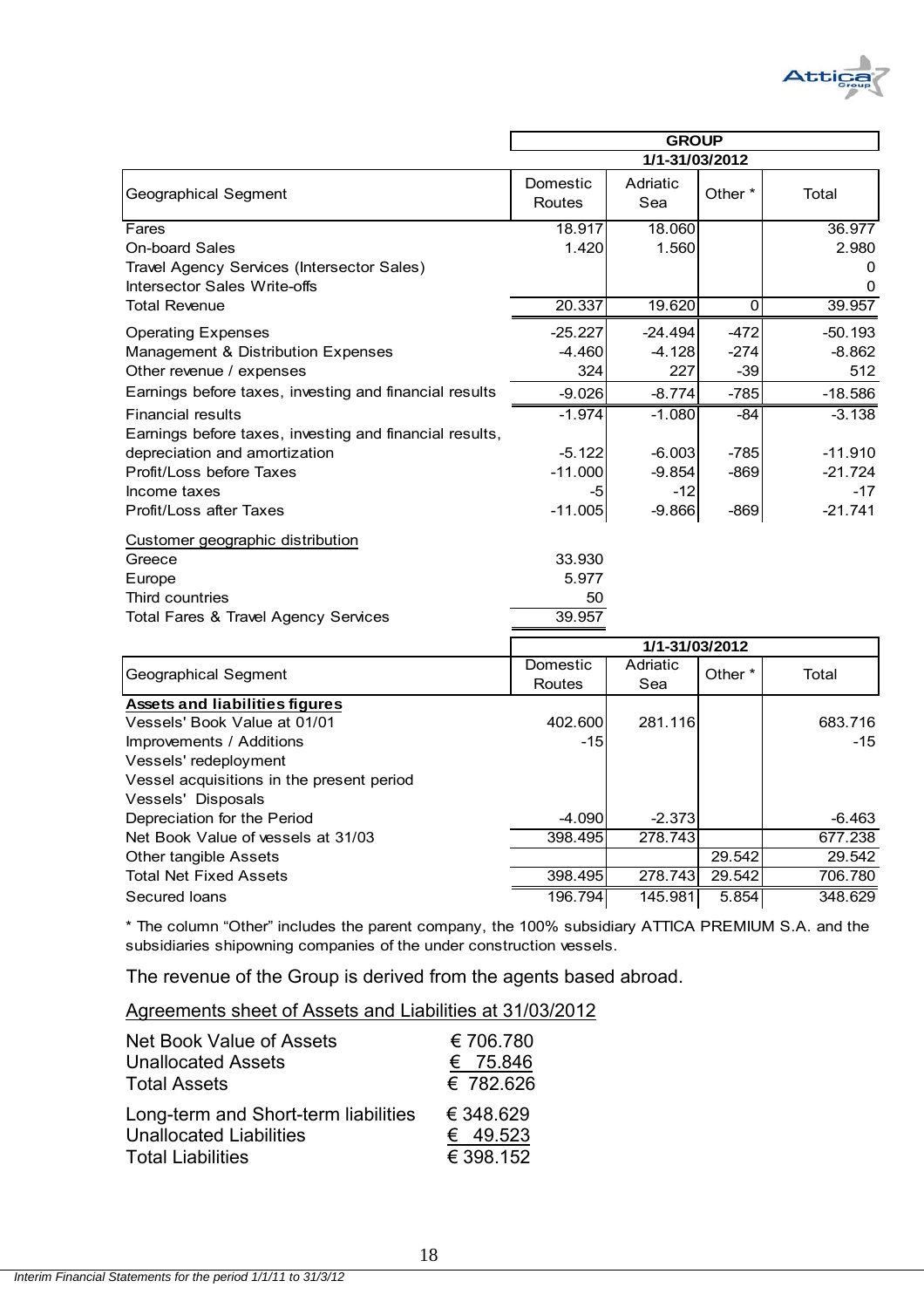

The vessels owned by the Group have been mortgaged as security of long term borrowings for an amount of Euro 829.780 thousand.

Revenue from Fares in Domestic routes includes the grants received for public services amounting Euro 2.584 thousand for the period 1/1 – 31/3/2012 and Euro 2.151 thousand for the period 1/1 – 31/3/2011.

The consolidated results and other information per segment for the period 1/1 – 31/3/2011 are as follows:

|                                                         | <b>GROUP</b>       |                 |          |           |
|---------------------------------------------------------|--------------------|-----------------|----------|-----------|
|                                                         | 1/1-31/03/2011     |                 |          |           |
| <b>Geographical Segment</b>                             | Domestic<br>Routes | Adriatic<br>Sea | Other    | Total     |
| <b>Income elements</b>                                  |                    |                 |          |           |
| Fares                                                   | 21.601             | 18.935          |          | 40.536    |
| <b>On-board Sales</b>                                   | 1.713              | 1.946           |          | 3.659     |
| Travel Agency Services (Intersector Sales)              |                    |                 | 19       | 19        |
| Intersector Sales Write-offs                            |                    |                 | $-18$    | $-18$     |
| <b>Total Revenue</b>                                    | 23.314             | 20.881          | 1        | 44.196    |
| <b>Operating Expenses</b>                               | $-30.293$          | $-26.993$       | $-34$    | $-57.319$ |
| Management & Distribution Expenses                      | $-5.921$           | $-4.197$        | $-745$   | $-10.863$ |
| Other revenue / expenses                                | 37                 | 888             | 37       | 962       |
| Earnings before taxes, investing and financial results  | $-12.863$          | $-9.421$        | $-740$   | $-23.024$ |
| <b>Financial results</b>                                | $-1.678$           | $-1.717$        | $-273$   | $-3.668$  |
| Profit on sale of property, plant and equipment         | 3.928              |                 |          | 3.928     |
| Earnings before taxes, investing and financial results, |                    |                 |          |           |
| depreciation and amortization                           | $-9.054$           | $-6.424$        | $-718$   | $-16.197$ |
| Profit/Loss before Taxes                                | $-10.613$          | $-11.138$       | $-1.014$ | $-22.764$ |
| Income taxes                                            | -8                 | $-13$           |          | $-21$     |
| Profit/Loss after Taxes                                 | $-10.621$          | $-11.150$       | $-1.014$ | $-22.785$ |
| Customer geographic distribution                        |                    |                 |          |           |
| Greece                                                  | 38.932             |                 |          |           |
| Europe                                                  | 5.039              |                 |          |           |
| Third countries                                         | 225                |                 |          |           |
| <b>Total Fares &amp; Travel Agency Services</b>         | 44.196             |                 |          |           |
|                                                         |                    | 1/1-31/12/2011  |          |           |
|                                                         | Domestic           | Adriatic        |          |           |
| <b>Geographical Segment</b>                             | Routes             | Sea             | Other    | Total     |
| <b>Assets and liabilities figures</b>                   |                    |                 |          |           |
| Vessels' Book Value at 01/01                            | 370.912            | 311.957         |          | 682.869   |
| Improvements / Additions                                | 80                 |                 |          | 80        |
| Vessel acquisitions in the present period               | 69.082             |                 |          | 69.082    |
| Vessel impairments in the present period                | $-21.165$          | $-20.661$       |          | -41.826   |

\* The line "Other tangible Assets" includes the parent company and the subsidiary shipowning company of the under construction vessel, Blue Star Patmos.

Depreciation for the Period **-16.309 -10.180** -10.180 -10.180 -26.489 Net Book Value of vessels at 31/12  $\overline{402.600}$  281.116  $\overline{683.716}$ Other tangible Assets\* 29.209 29.209 29.209 29.209 29.209 29.209 29.209 29.209 29.209 29.209 29.209 29.209 29.20 Total Net Fixed Assets 402.600 281.116 29.209 712.925 Secured loans 196.794 145.981 3.549 346.324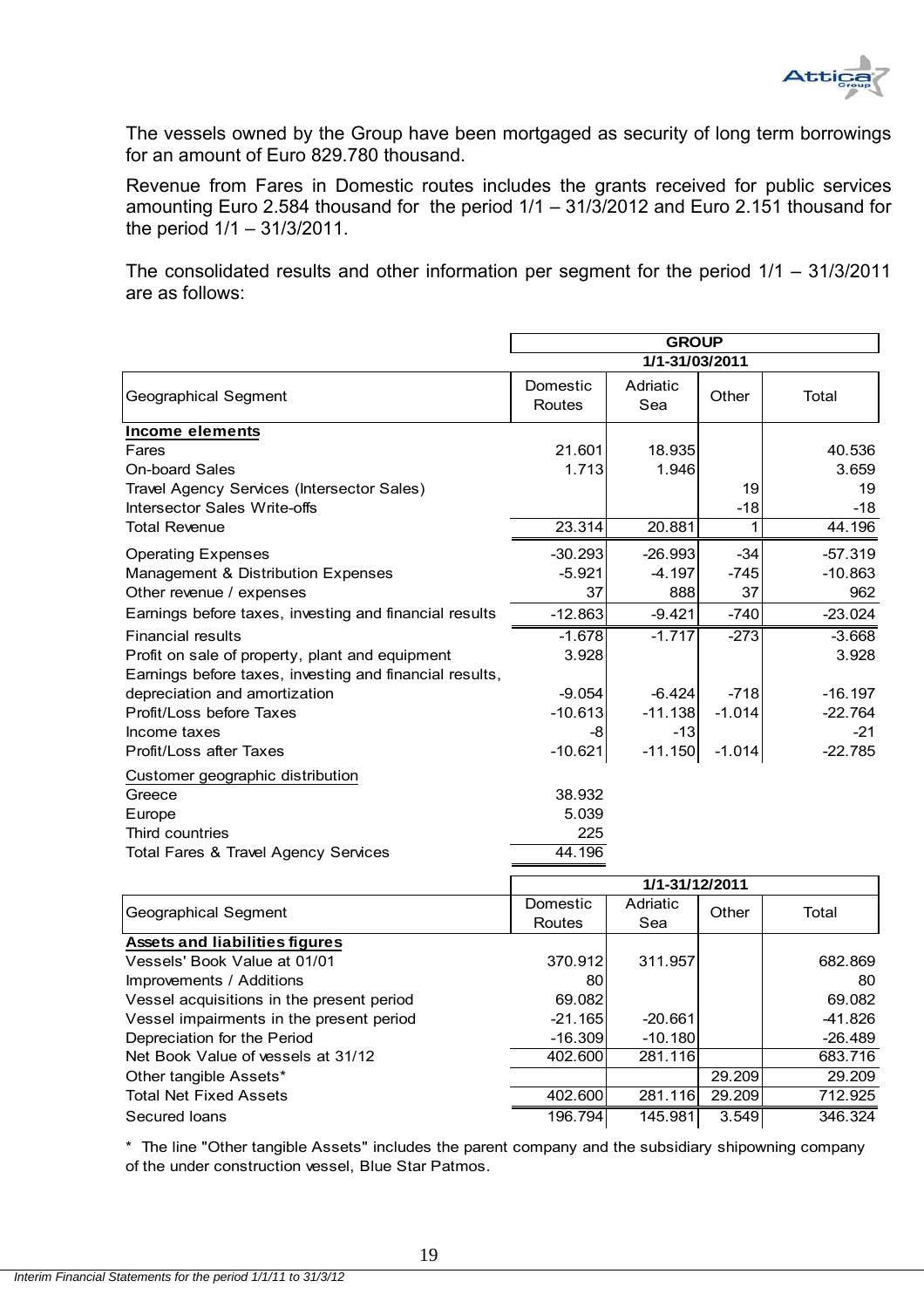

Agreements sheet of Assets and Liabilities at 31/12/2011

| Net Book Value of Assets             | € 712.925 |
|--------------------------------------|-----------|
| <b>Unallocated Assets</b>            | € 81.906  |
| <b>Total Assets</b>                  | € 794.831 |
| Long-term and Short-term liabilities | € 346.324 |
| <b>Unallocated Liabilities</b>       | € 42.292  |
| <b>Total Liabilities</b>             | € 388.616 |

### 5.2. Cost of sales

 Cost of sales has been negatively affected compared to the previous period on the one hand due to the fact that the number of sailings has been decreased on the other hand due to the fact that the frequency of service on certain routes has been decreased.

#### 5.3. Administrative expenses

Administrative expenses has been negatively affected compared to the previous period due to the fact that the management of the Group has proceeded the decrease of the administrative expenses.

#### 5.4. Distribution expenses

Distribution expenses has been negatively affected compared to the previous period due to the fact that the management of the Group has proceeded the decrease of advertising expenses and sales commission and further more due to the revenue decrease.

#### 5.5. Tangible assets

Tangible assets decreased compared to 31/12/2011.This decrease was due to the depreciations of the present period.

### 5.6. Other current assets

Other current assets increased compared to 31/12/2011. This increase was due to the vessels' dry dock.

#### 5.7. Cash and cash equivalents Cash and cash equivalents decreased compared to 31/12/2011.

### 5.8. Share capital – Share premium – Total comprehensive income The share capital amounts to Euro 57.498 thousand and is divided in 191.660.320 common registered voting shares with a nominal value of Euro 0,30 each.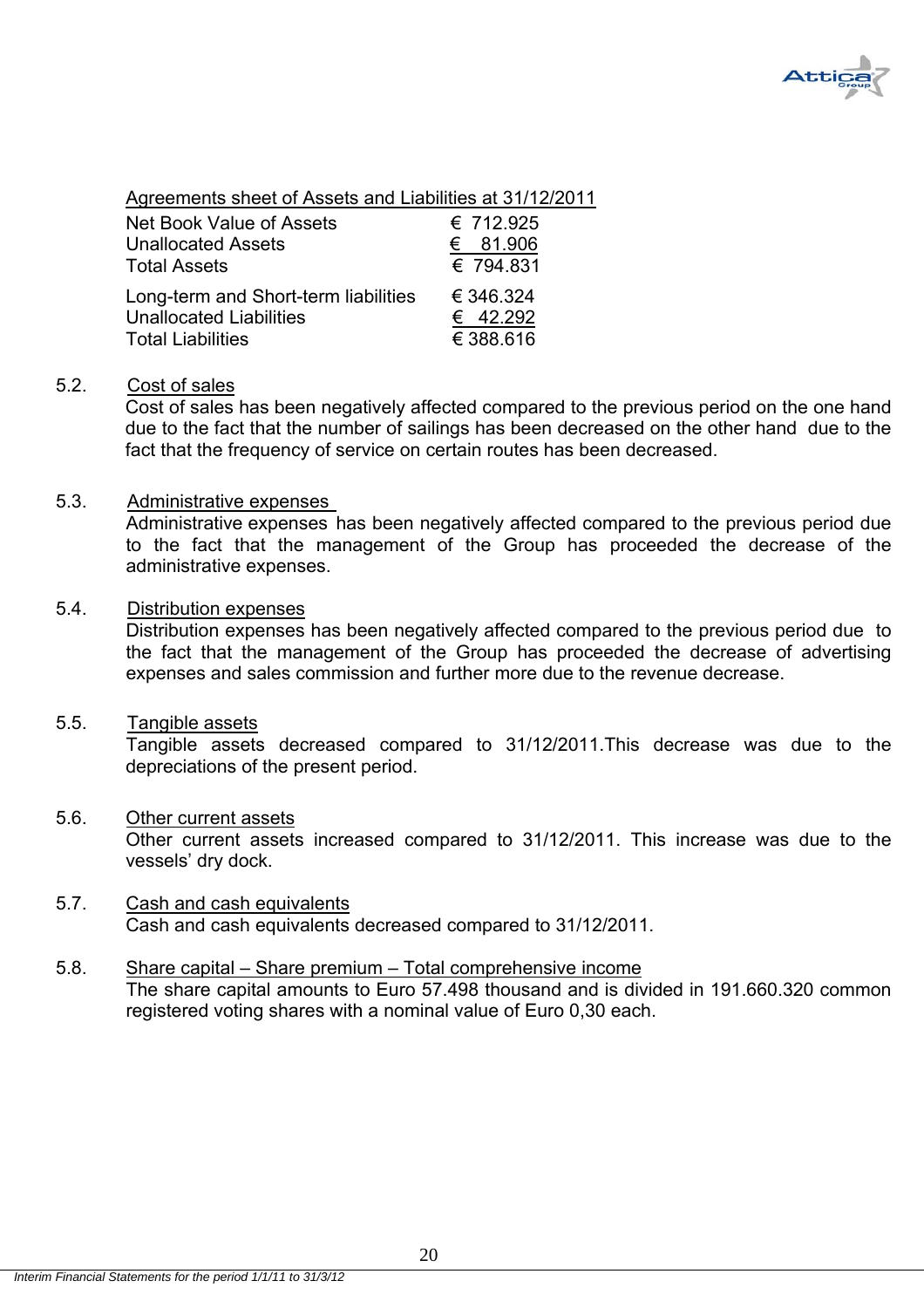

| <b>GROUP</b>                                                                                           |                                           | Number of            |             | <b>Nominal</b>            |                  | Value of                | Share        |                   |
|--------------------------------------------------------------------------------------------------------|-------------------------------------------|----------------------|-------------|---------------------------|------------------|-------------------------|--------------|-------------------|
| Balance as of 01/01/2012                                                                               |                                           | <b>Shares</b>        | 191.660.320 | value                     |                  | common shares<br>57.498 | premium      | 290.011           |
| Capitalisation of share premium                                                                        |                                           |                      |             |                           | 0,30             |                         |              |                   |
| Share issue                                                                                            |                                           |                      |             |                           |                  |                         |              |                   |
| - Common<br>- Preference                                                                               |                                           |                      |             |                           |                  |                         |              |                   |
| Expenses related to share capital increase                                                             |                                           |                      |             |                           |                  |                         |              |                   |
| Balance as of 31/03/2012                                                                               |                                           |                      | 191.660.320 |                           | 0,30             | 57.498                  |              | 290.011           |
| <b>COMPANY</b>                                                                                         |                                           | Number of            |             | <b>Nominal</b>            |                  | Value of                | <b>Share</b> |                   |
|                                                                                                        |                                           | <b>Shares</b>        |             | value                     |                  | common shares           | premium      |                   |
| Balance as of 01/01/2012<br>Capitalisation of share premium<br>Share issue<br>- Common<br>- Preference |                                           |                      | 191.660.320 |                           | 0,30             | 57.498                  |              | 290.011           |
| Expenses related to share capital increase<br>Balance as of 31/03/2012                                 |                                           |                      | 191.660.320 |                           | 0,30             | 57.498                  |              | 290.011           |
|                                                                                                        |                                           |                      |             |                           |                  |                         |              |                   |
| <b>Short-term borrowings</b><br>Borrowings analysis:<br>Long-term borrowings                           |                                           |                      |             |                           |                  |                         |              |                   |
| Short-term dept                                                                                        |                                           |                      |             |                           |                  |                         |              |                   |
| Long-term borrowings                                                                                   | 31/03/2012                                |                      |             | 31/12/2011                |                  |                         |              |                   |
| Obligations under finance lease<br>Secured Loans                                                       |                                           | 178.763              |             | $\overline{2}$<br>178.763 |                  |                         |              |                   |
| <b>Bonds</b>                                                                                           |                                           | 124.013              |             | 124.013                   |                  |                         |              |                   |
| Less: Long-term loans payable in next                                                                  |                                           | $-302.776$           |             | $-302.776$                |                  |                         |              |                   |
| financial year<br><b>Total of long-term loans</b>                                                      |                                           | 0                    |             | $\mathbf{2}$              |                  |                         |              |                   |
|                                                                                                        |                                           |                      |             |                           |                  |                         |              |                   |
| Short-term dept<br>Obligations under finance lease                                                     | 31/03/2012                                | 41                   |             | 31/12/2011<br>52          |                  |                         |              |                   |
| Secured Loans                                                                                          |                                           | 43.387               |             | 41.069                    |                  |                         |              |                   |
| <b>Bank Loans</b>                                                                                      |                                           | 2.425                |             | 2.425                     |                  |                         |              |                   |
| More: Long-term loans payable in next<br>financial year                                                |                                           | 302.776              |             | 302.776                   |                  |                         |              |                   |
| Total of short-term loans                                                                              |                                           | 348.629              |             | 346.322                   |                  |                         |              |                   |
| Amounts in $\epsilon$                                                                                  |                                           |                      |             |                           |                  |                         |              |                   |
| Borrowings as of 31/3/2012                                                                             | <b>Obligations under</b><br>finance lease |                      |             | <b>Bank Loans</b>         | Secured<br>Loans | <b>Bonds</b>            |              | <b>Borrowings</b> |
| Within 1year<br>After 1year but not more than 5 years<br>More than five years                          |                                           | 41                   |             | 2.425                     | 222.150          |                         | 124.013      | 348.629           |
|                                                                                                        |                                           | 41                   |             | 2.425                     | 222.150          |                         | 124.013      | 348.629           |
| Amounts in $\epsilon$                                                                                  |                                           |                      |             |                           |                  |                         |              |                   |
| Borrowings as of 31/12/2011                                                                            | <b>Obligations under</b><br>finance lease |                      |             | <b>Bank Loans</b>         | Secured<br>Loans | <b>Bonds</b>            |              | <b>Borrowings</b> |
| Within 1year<br>After 1year but not more than 5 years<br>More than five years                          |                                           | 52<br>$\overline{2}$ |             | 2.425                     | 219.832          |                         | 124.013      | 346.322<br>2      |
|                                                                                                        |                                           | 54                   |             | 2.425                     | 219.832          |                         | 124.013      | 346.324           |

The table above presents Groups total borrowings which stood at Euro 348.629 thousand. The amount of Euro 268.254 thousand refers to the long-term borrowings and the amount of Euro 80.375 thousand refers to the short-term borrowings.

 $5.9.$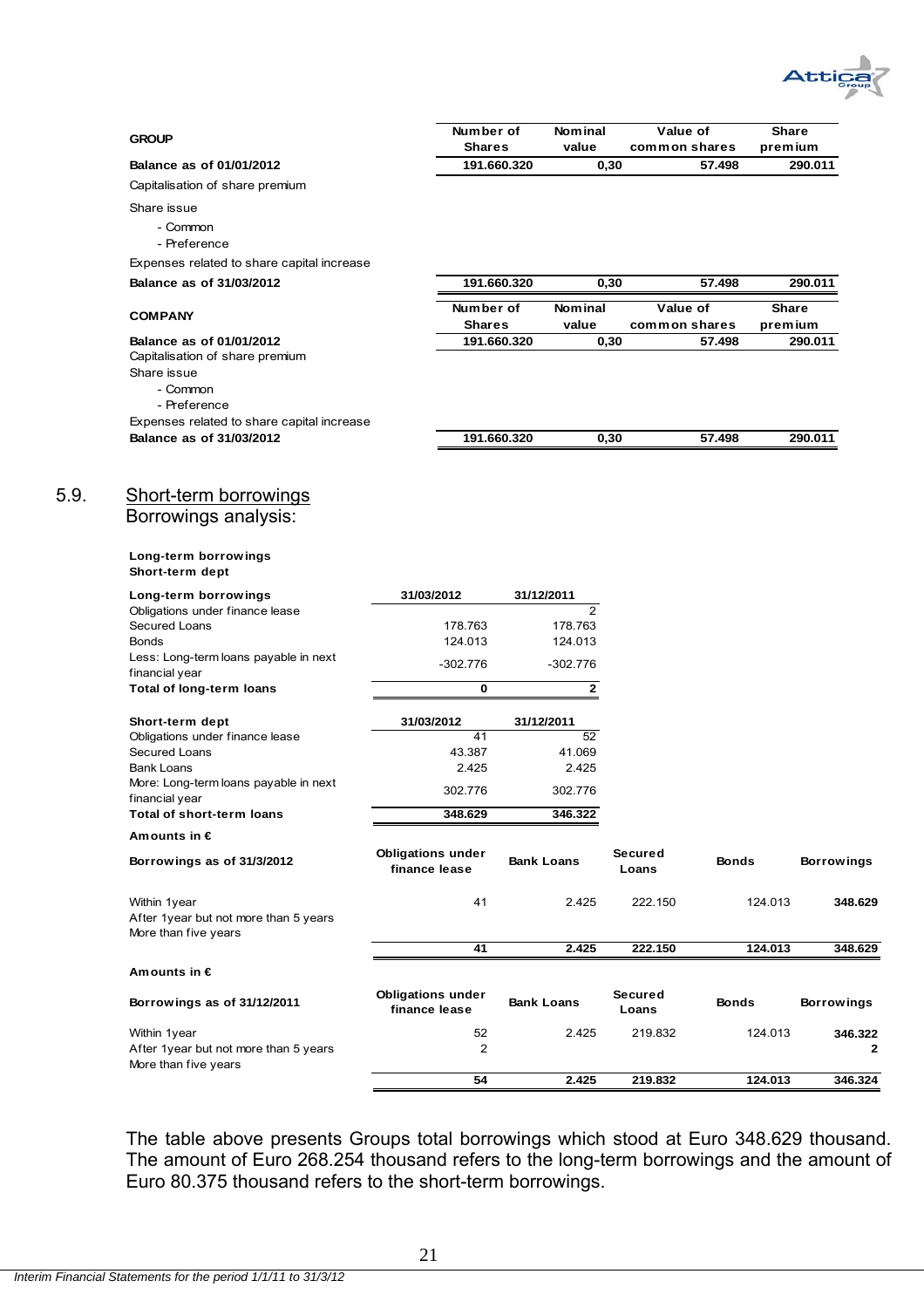

At the end of the fiscal year 2011, the Group proceeded to reclassification of loans amounting to Euro 268.254 thousand from the line of the Statement of Financial Position "Long Term Loan Liabilities" to the line "Short Term Loan Liabilities", given that on December 31, 2011 there were not met the financial conditions (covenants) that regulate the related borrowings and, at the same time, provide the cancellation right to creditors in this case, which would make the borrowings immediately repayable.

The Group's Management is in advanced negotiations with creditor banks on restructuring the repayment terms and conditions of existing loans. The negotiations' purpose is to extend the repayment duration and to reform more realistic covenants, in accordance with the present financial coincidence. The Group's Management believes that the whole negotiations will be completed successfully within the next months.

At the same time, the Group's Management is in advanced negotiations process regarding refinancing of short-term borrowings, standing at Euro 40 million. The Group's Management has received positive response and believes that the discussions with the credit institutions will be completed successfully.

#### 5.10. Other current liabilities

"Other current liabilities" increased mainly due to the amount of Euro 6.000 thousand that the parent company has paid against the share capital increase and due to the "Deferred income" which refer to passenger tickets issued but not yet travelled until 31/3/2012.

### **6. Other information**

### 6.1. Unaudited fiscal years

The parent company has been audited by tax authorities until the fiscal year 2007.

All the companies included in the consolidation of Superfast Group have been audited by tax authorities until the fiscal year 2006. The only exception to the above is the subsidiary company Superfast Ferries S.A. which has been audited by tax authorities until the fiscal year 2009.

All the companies included in the consolidation of Blue Star Group have been audited by tax authorities until the fiscal year 2007. The only exception to the above is the subsidiary company Blue Star Ferries S.A. which has been audited by tax authorities until the fiscal year 2009.

The subsidiary company Attica Premium S.A. has been audited by tax authorities until the fiscal year 2005.

The subsidiaries of ATTICA HOLDINGS S.A. have already made a tax provision of Euro 147 thousand for the unaudited fiscal years. The parent company has made a tax provision of Euro 20 thousand. For the subsidiaries registered outside the European Union, which do not have an establishment in Greece, there is no obligation for taxation audit.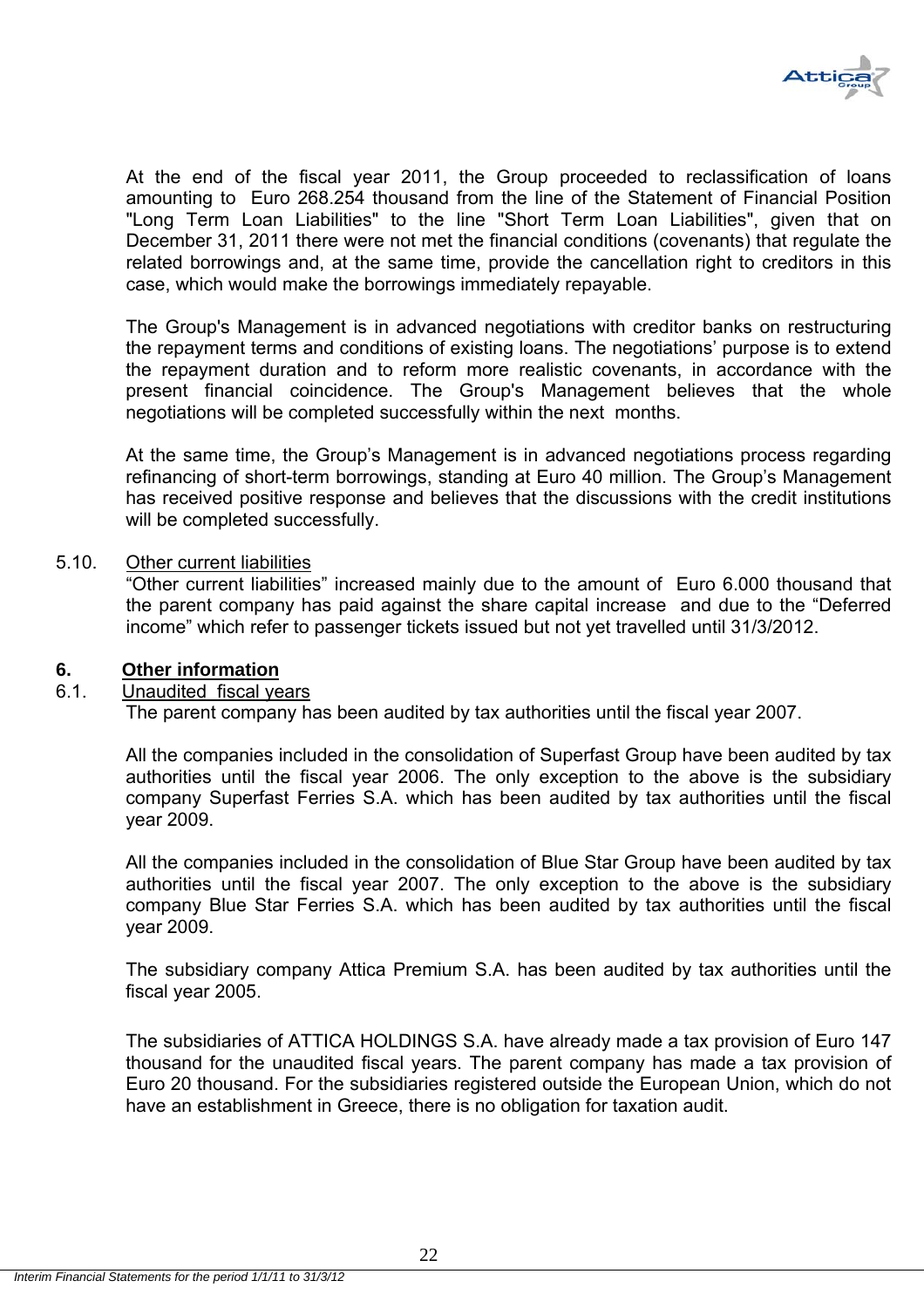

## 6.2. Payments of finance and operating leases

The finance leases that have been recognized in the income statement of the period 1/1 - 31/03/2012, amount Euro 46 thousand.

The operating leases that have been recognized in the income statement of the period 1/1 - 31/03/2012, amount Euro 270 thousand.

#### 6.3. Provisions

The Group has made a provision amounting Euro 1.145 thousand which concerns claim for compensation from the crew that was employed on board the sold vessels previously deployed in the Baltic Sea.

- 6.4. Contingent assets and liabilities
	- a) Granted guarantees

The following letters of guarantee have been provided to secure liabilities of the Group and the Company and were in force on 31/03/2012:

|                              | <b>GROUP</b><br>31/03/2012 | <b>COMPANY</b><br>31/03/2012 |
|------------------------------|----------------------------|------------------------------|
| Granted quarantees           | 1.532                      |                              |
| Guarantees for the repayment |                            |                              |
| of bank accounts             | 346.163                    |                              |

b) Commitments for purchases and capital expenditure

Purchase contracts, in force on 31/03/2012, are as follow:

|                    | <b>GROUP</b><br>31/03/2012 | <b>COMPANY</b><br>31/03/2012 |
|--------------------|----------------------------|------------------------------|
| Purchase contracts | 40.431                     |                              |

The above contracts refer mainly to the Group's contingent liability for the new carpassenger ferry Blue Star Patmos at Daewoo Shipbuilding and Marine Engineering, korea.

#### c) Undertakings

On 31/03/2012 the Group and the Company have the following liabilities which derive from the operating lease agreements and are payable as follows:

|                      | <b>GROUP</b> | <b>COMPANY</b> |
|----------------------|--------------|----------------|
|                      | 31/03/2012   | 31/03/2012     |
| Within 1 year        | 988          | 192            |
| Between 2 to 5 years | 3.951        | 767            |
| Over 5 years         | 3.951        | 767            |
|                      | 8.890        | 1.726          |

### d) Financial lease commitments

On 31/03/2012 the Group and the Company have the following liabilities which derive from the operating lease commitments and are payable as follows: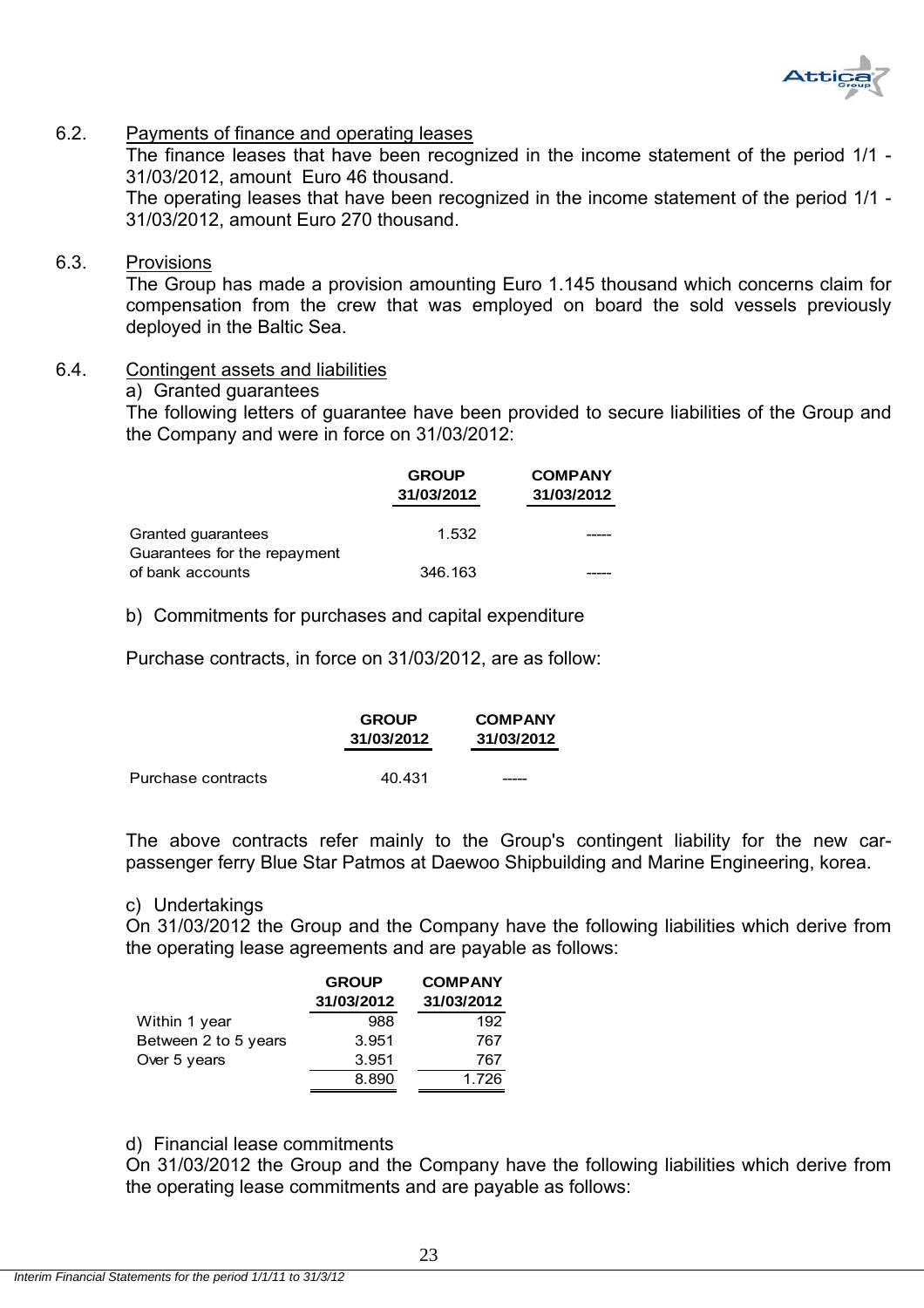

|                      | <b>GROUP</b> | <b>COMPANY</b> |
|----------------------|--------------|----------------|
|                      | 31/03/2012   | 31/03/2012     |
| Within 1 year        | 41           |                |
| Between 1 to 5 years |              |                |
|                      | 41           |                |

#### **7. Significant events**

a) On 21.02.2012 Marfin Investment Group has paid to the parent company the amount of Euro 6.000 thousand against the share capital increase.

b) Attica's management is in discussions with the Group's lending banks with a view to a restructuring of the Group's loan facilities (note 5.9 of the interim financial statements).

#### **8. Events after the Balance Sheet date**

The share capital increase of Euro 24,4 million which has been decided by the Extraordinary General Meeting of Shareholders on 2nd November 2011, has not been materialized due to the fact that , in accordance with cl 2190/20, the anticipated period has been passed. the company will call a new General Meeting in due course, in order to decide upon the capital increase. Against this capital increase, Attica's main shareholder, Marfin Investment Group, has already paid to the parent company the amount of Euro 13,0 million.

Athens, May 29, 2012

| THE PRESIDENT | THE MANAGING    | THE DIRECTOR | THE FINANCIAL   |
|---------------|-----------------|--------------|-----------------|
| OF THE B.O.D. | <b>DIRECTOR</b> |              | <b>DIRECTOR</b> |
|               |                 |              |                 |
|               |                 |              |                 |

PETROS VETTAS SPIROS PASCHALIS MICHAEL SAKELLIS NIKOLAOS TAPIRIS